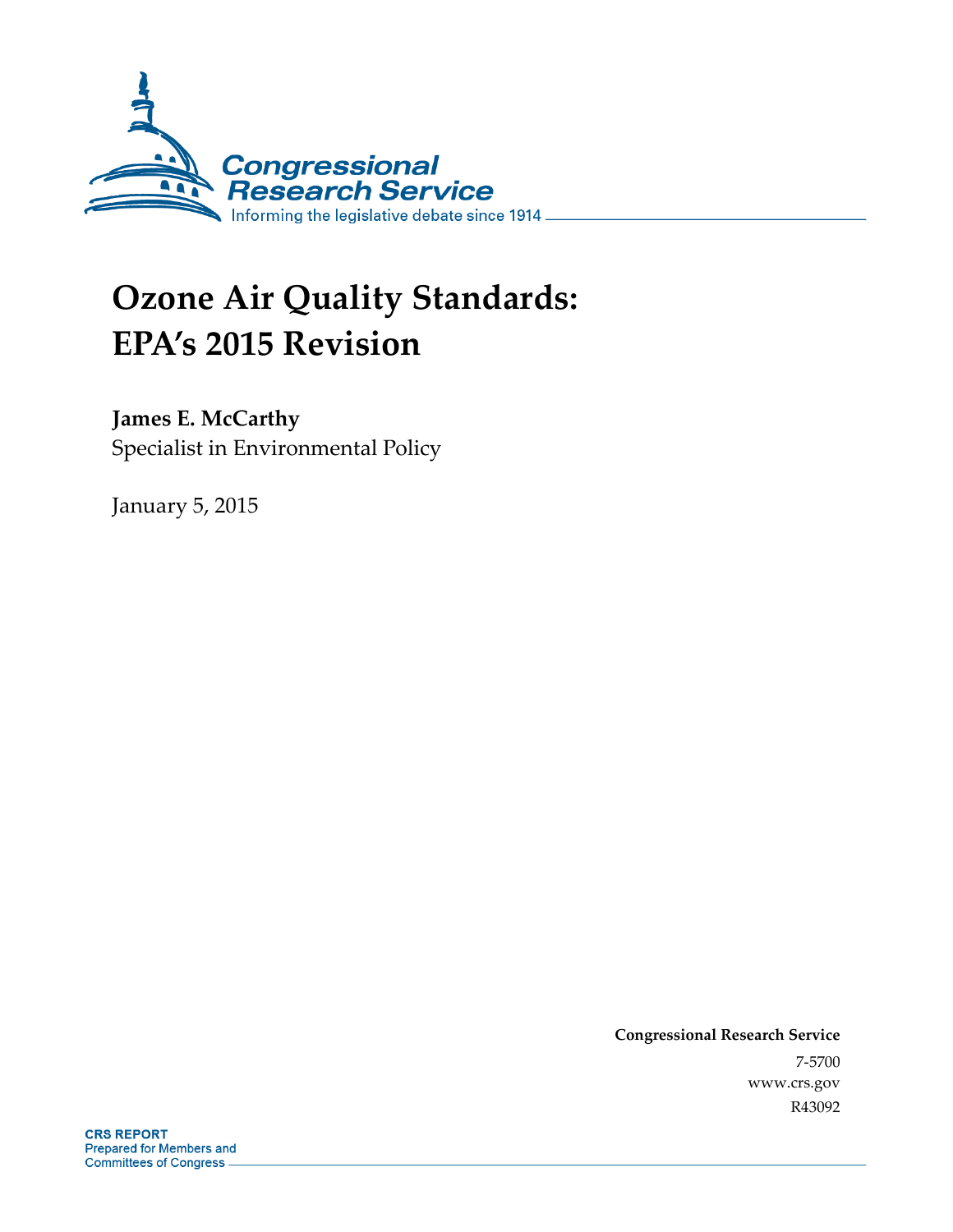## **Summary**

On November 26, 2014, the Environmental Protection Agency (EPA) announced proposed revisions to the National Ambient Air Quality Standards (NAAQS) for ground-level ozone. If finalized, the proposal would set more stringent standards, lowering both the primary (healthbased) and secondary (welfare-based) standards from the current 75 parts per billion (ppb) to somewhere in a range of 65 to 70 ppb. This report discusses the standard-setting process, the specifics of the current and past reviews, and issues raised by the proposal.

NAAQS are standards for outdoor (ambient) air that are intended to protect public health and welfare from harmful concentrations of pollution. If EPA changes the primary standard for ozone to a lower level, it would be concluding that protecting public health requires lower concentrations of ozone pollution than were previously judged to be safe. In high enough concentrations, ozone aggravates heart and lung diseases and may contribute to premature death. Ozone also can have negative effects on forests and crop yields, which the secondary (welfarebased) NAAQS is intended to protect.

NAAQS do not directly limit emissions of a pollutant; rather, they set in motion a long process in which states and EPA identify areas that do not meet the standards, and states prepare implementation plans to demonstrate how emissions will be lowered sufficiently to reach attainment.

Ground-level ozone, or "smog," is a widespread pollutant: as of July 2014, 123 million people (40% of the U.S. population) lived in areas classified "nonattainment" for the current 75 ppb ozone NAAQS. A more stringent standard might affect more areas. If the nonattainment designations were made using current data, 358 counties would be in nonattainment with a 70 ppb NAAQS (rather than 155 counties at 75 ppb); at 65 ppb, 558 counties would have monitors showing nonattainment. Emission sources in these areas might have to adopt more stringent controls.

EPA maintains that most areas will be able to reach attainment of the new standards—whether at 65 or 70 ppb—as a result of already promulgated regulations for gasoline, autos, power plants, and other sources of emissions. Thus, the agency's estimates of the cost of NAAQS compliance are substantially lower than many earlier estimates. EPA estimates the cost of meeting a 70 ppb standard in all states except California at \$3.9 billion annually in 2025; the cost of meeting a 65 ppb standard in the same states is estimated at \$15 billion annually. Because most areas in California would have until the 2030s to reach attainment, EPA provided separate cost estimates for California (\$0.80 billion to \$1.6 billion annually in 2038). EPA's cost estimates are substantially less than one from the National Association of Manufacturers that was widely circulated before the release of EPA's proposal.

Members of Congress have shown particular interest in the whether the expected benefits of the proposed standards would justify their costs—a perennial issue raised by stakeholders when EPA considers revising NAAQS. Both nationwide and in California, the agency expects the benefits of attainment to exceed the costs, but there is controversy over the methods used to estimate both. More importantly, as the Clean Air Act is currently written, the agency is prohibited from weighing costs against benefits in setting the standards. The statute simply states that the Administrator is to set the primary standard at a level requisite to protect public health, allowing an adequate margin of safety.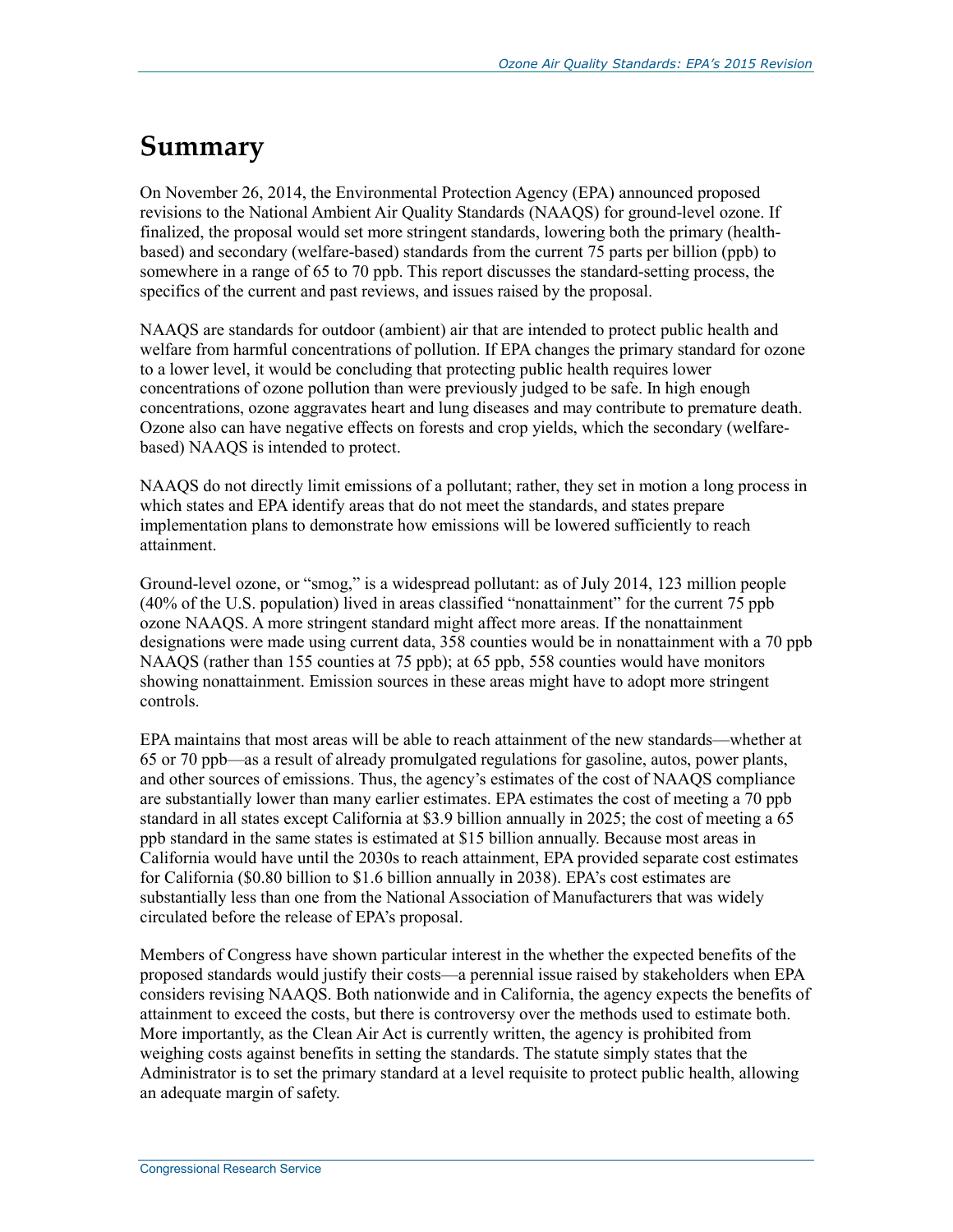Because of the potential cost, various interest groups have lobbied against strengthening the standards. In the 113<sup>th</sup> Congress, H.R. 4947/S. 2514, H.R. 5505/S. 2833, and H.R. 5665 were introduced to delay the promulgation of a revised NAAQS or to change EPA's authority to revise the standards. No action was taken on these bills.

EPA's November 26 proposal is not a final action. Publication of the proposal in the *Federal Register*, December 17, began a 90-day public comment period. EPA will hold three public hearings on January 29 and February 2. The agency must address significant public comments when it publishes a final standard, currently scheduled for October 1, 2015.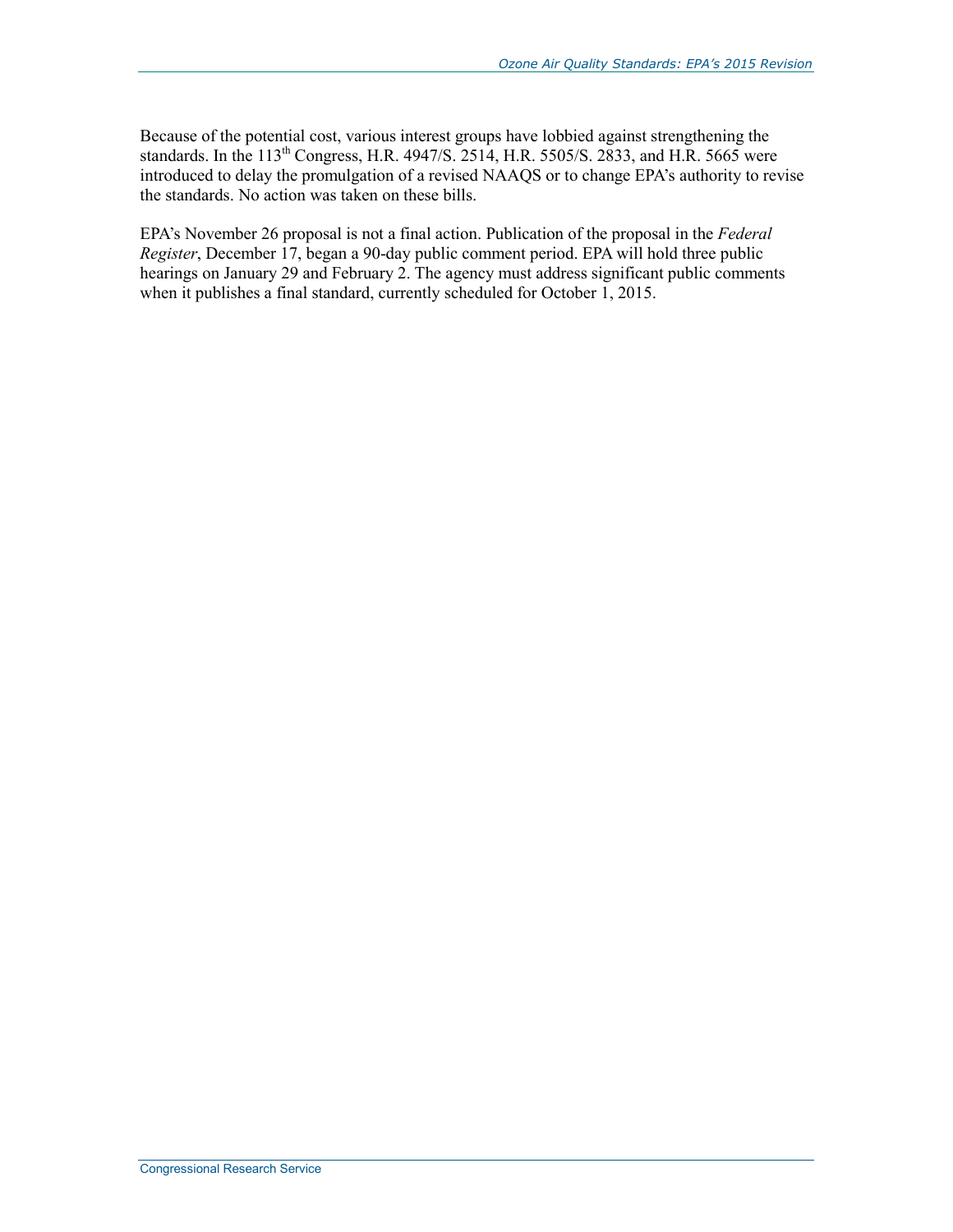## **Contents**

## Figures

| Figure 2. Counties Where Measured Ozone Is Above the Proposed Range of Standards, |  |
|-----------------------------------------------------------------------------------|--|
| Figure 3. EPA Projects That Most Counties Would Meet the Proposed Ozone Standards |  |

### **Tables**

| Table 2. Estimated Annual Costs and Health Benefits of Ozone NAAQS Options,   |  |
|-------------------------------------------------------------------------------|--|
| Table 3. Estimated Annual Costs and Health Benefits of Ozone NAAQS Options in |  |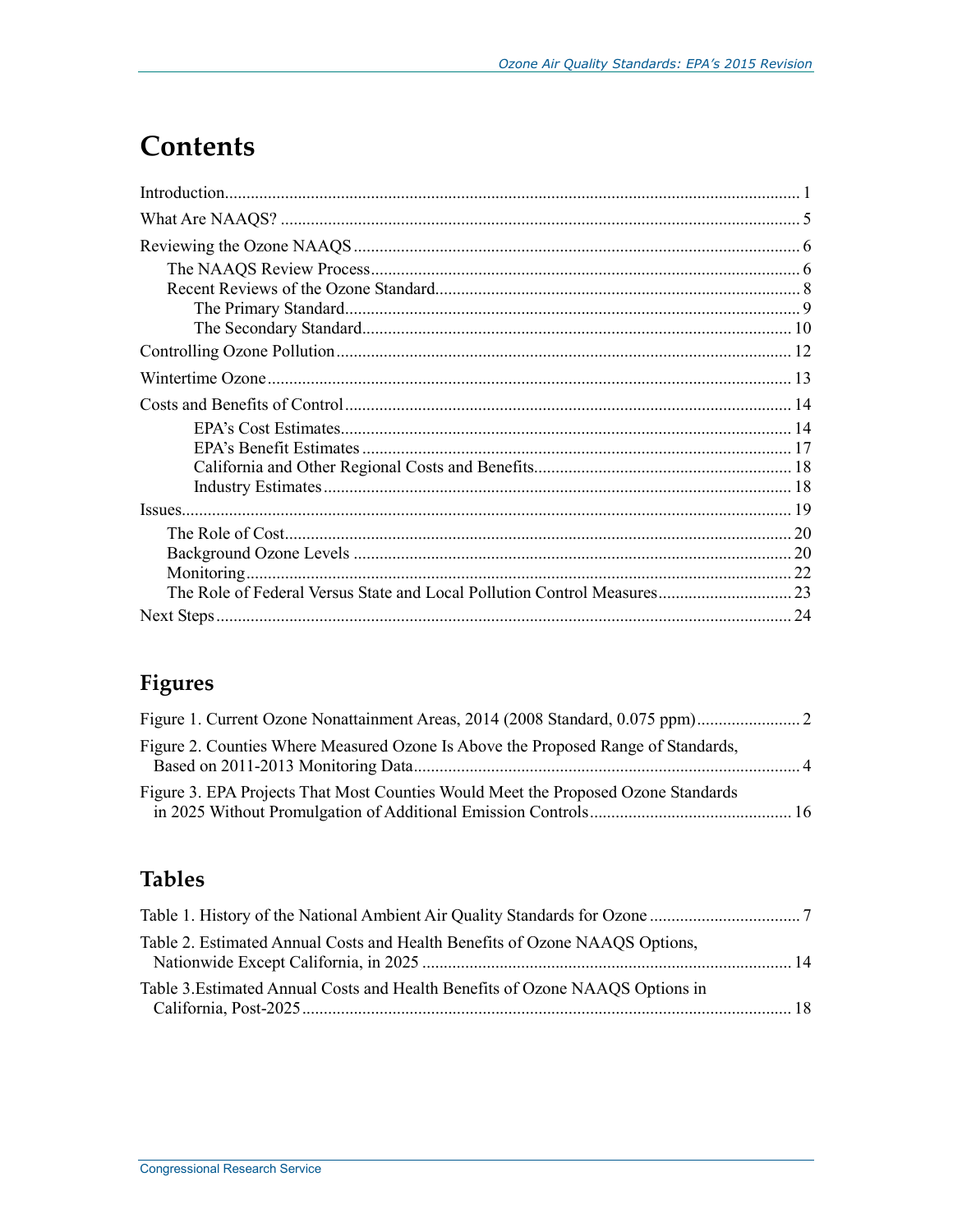### **Contacts**

|--|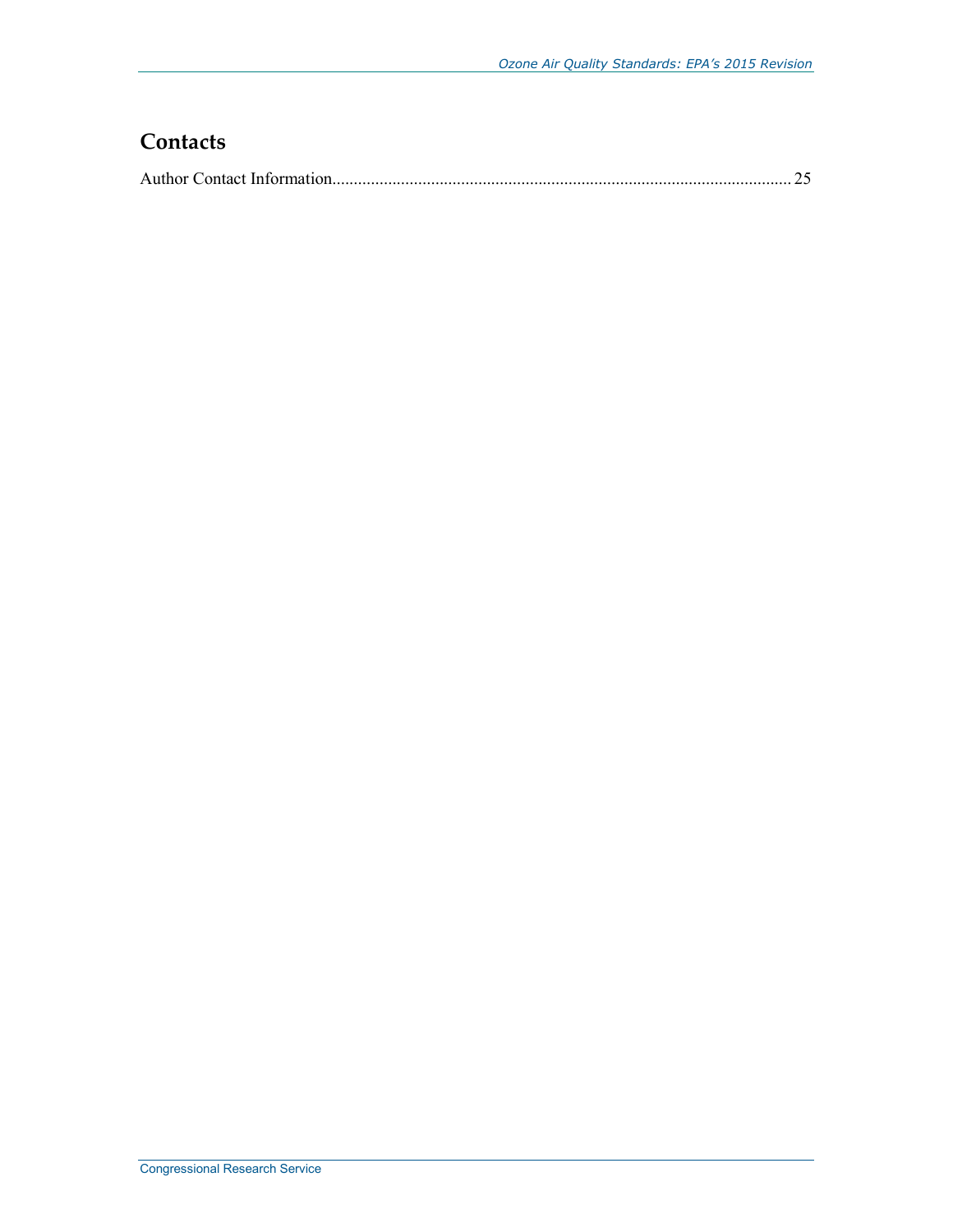## **Introduction**

The Environmental Protection Agency (EPA), nearing completion of a statutorily required review, announced, on November 26, 2014, a proposal to reduce the National Ambient Air Quality Standards (NAAQS) for ground-level  $\overline{o}$ zone<sup>1</sup> from the current level of 75 parts per billion (ppb) to somewhere in the range of 65 to 70 ppb. The formal proposal appeared in the *Federal Register* on December 17.<sup>2</sup> The proposal is based on a review of 2,300 scientific studies by EPA staff, which itself was reviewed by a panel of 20 outside scientific experts, a group known as the Clean Air Scientific Advisory Committee (CASAC).<sup>3</sup> The EPA Administrator was under a court order to sign any proposed changes to the standards by December 1, 2014. A comment period, public hearings, and interagency review follow publication of the proposal in the *Federal Register*. The standards are to be finalized by October 1, 2015.

Ground-level ozone (often referred to as "smog") is associated with potentially serious health effects when present in high enough concentrations. These health effects include aggravated asthma, chronic bronchitis, and heart attacks, and in some cases premature death. In the Regulatory Impact Analysis accompanying the proposed standards, EPA states that reducing concentrations to 65 parts per billion (ppb) versus the current standard of 75 ppb<sup>4</sup> would avoid 710 to 4,300 premature deaths annually in 2025 nationwide (excluding California).<sup>5</sup> [Note: California was excluded from EPA's estimate of both costs and benefits of the nationwide standard, because most areas of the state will have until the 2030s to reach attainment of the NAAQS.<sup>6</sup> California costs and benefits are presented separately in the "Costs and Benefits" section of this report.]

<sup>1</sup> <sup>1</sup> Ground-level (tropospheric) ozone can be a lung irritant with serious adverse health effects. In the stratosphere, however, ozone protects the Earth from harmful ultraviolet rays of the sun. For more information, see U.S. EPA, "Ozone—Good Up High Bad Nearby," at http://www.epa.gov/airquality/gooduphigh/.

<sup>2</sup> 79 *Federal Register* 75234, available at http://www.gpo.gov/fdsys/pkg/FR-2014-12-17/pdf/2014-28674.pdf. As of this writing, the link to the proposal on EPA's website still connects the reader to a pre-publication copy of the proposal. Footnotes citing the proposal in this report will give both citations.

<sup>3</sup> See "EPA Assessment Underscores Relationship Between Ozone Exposure, Respiratory Effects," *Daily Environment Report*, February 19, 2013. The Integrated Science Assessment is 1,251 pages long and is available at http://www.epa.gov/ncea/isa/ozone.htm. CASAC's review of the ISA, dated November 14, 2012, can be found at http://yosemite.epa.gov/sab/sabproduct.nsf/60C2732674A5EEF385257AB6007274B9/\$File/EPA-CASAC-13- 001+unsigned.pdf.

<sup>4</sup> The ozone NAAQS is also frequently expressed in terms of parts per *million* rather than parts per *billion*. A standard of 0.075 parts per million (ppm) would be the same as a standard of 75 parts per billion (ppb), and is often referred to as such. This report uses parts per billion in most cases, as does EPA in most of the explanatory materials accompanying the proposed standard. The proposed standard itself, as seen in the pre-publication *Federal Register* notice, is expressed in ppm, however.

Until 2008, the standard was expressed in parts per million with two decimal places (e.g., 0.08 ppm from 1997 to 2008). Without a third decimal place, concentrations as high as 0.084 ppm (or 84 ppb) could be rounded to 0.08 and considered to be in attainment of the standard. The 2008 standard added greater precision to the standard by adding a third decimal place (0.075 ppm).

<sup>5</sup> U.S. EPA, *Regulatory Impact Analysis of the Proposed Revisions to the National Ambient Air Quality Standards for Ground-Level Ozone*, November 2014, pp. ES-13 to ES-17, at http://www.epa.gov/air/ozonepollution/pdfs/ 20141125ria.pdf. Hereafter, "2014 RIA." A separate estimate for California shows a 65 ppb NAAQS resulting in 789- 990 premature deaths avoided annually post-2025.

<sup>&</sup>lt;sup>6</sup> Most of California's population lives in areas classified as Severe or Extreme for their nonattainment, under the Clean Air Act's statutory categorization scheme. These areas have more stringent emission control requirements and more time to reach attainment, so EPA provided separate cost-benefit estimates for the state.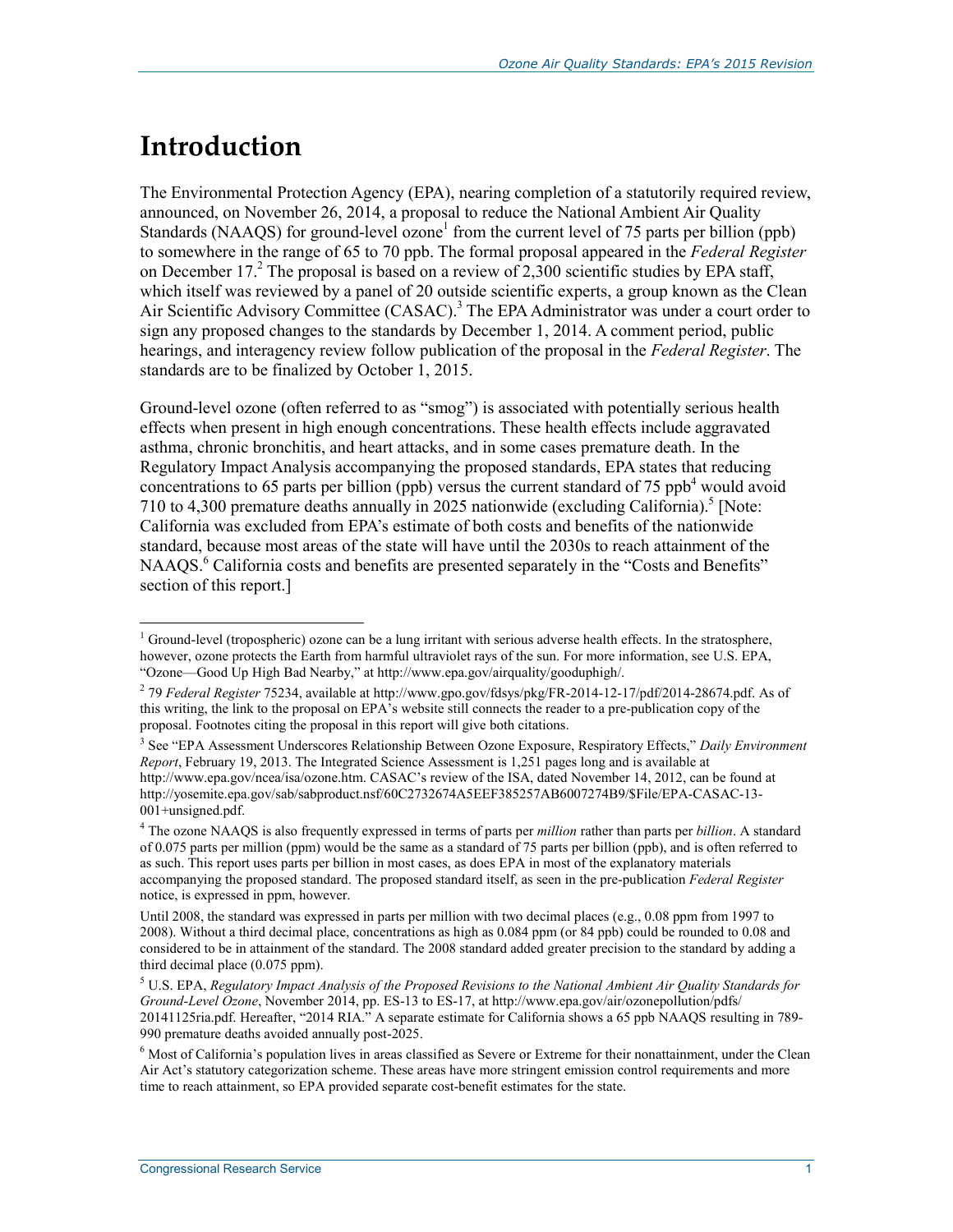

**Figure 1. Current Ozone Nonattainment Areas, 2014 (2008 Standard, 0.075 ppm)** 

**Source:** U.S. EPA Green Book, http://www.epa.gov/airquality/greenbk/map8hr\_2008.html. Map shows areas designated nonattainment by EPA as of July 2, 2014.

**Notes:** Nonattainment designations were based on 2008-2010 monitoring data in most cases. Some areas that attain the 2008 standard are also designated nonattainment for the less stringent 1997 standard. These areas may have more recent monitoring data that demonstrate attainment with the 1997 (and the 2008) standards, but they must have an approved maintenance plan in place before they will be removed from the list of nonattainment areas.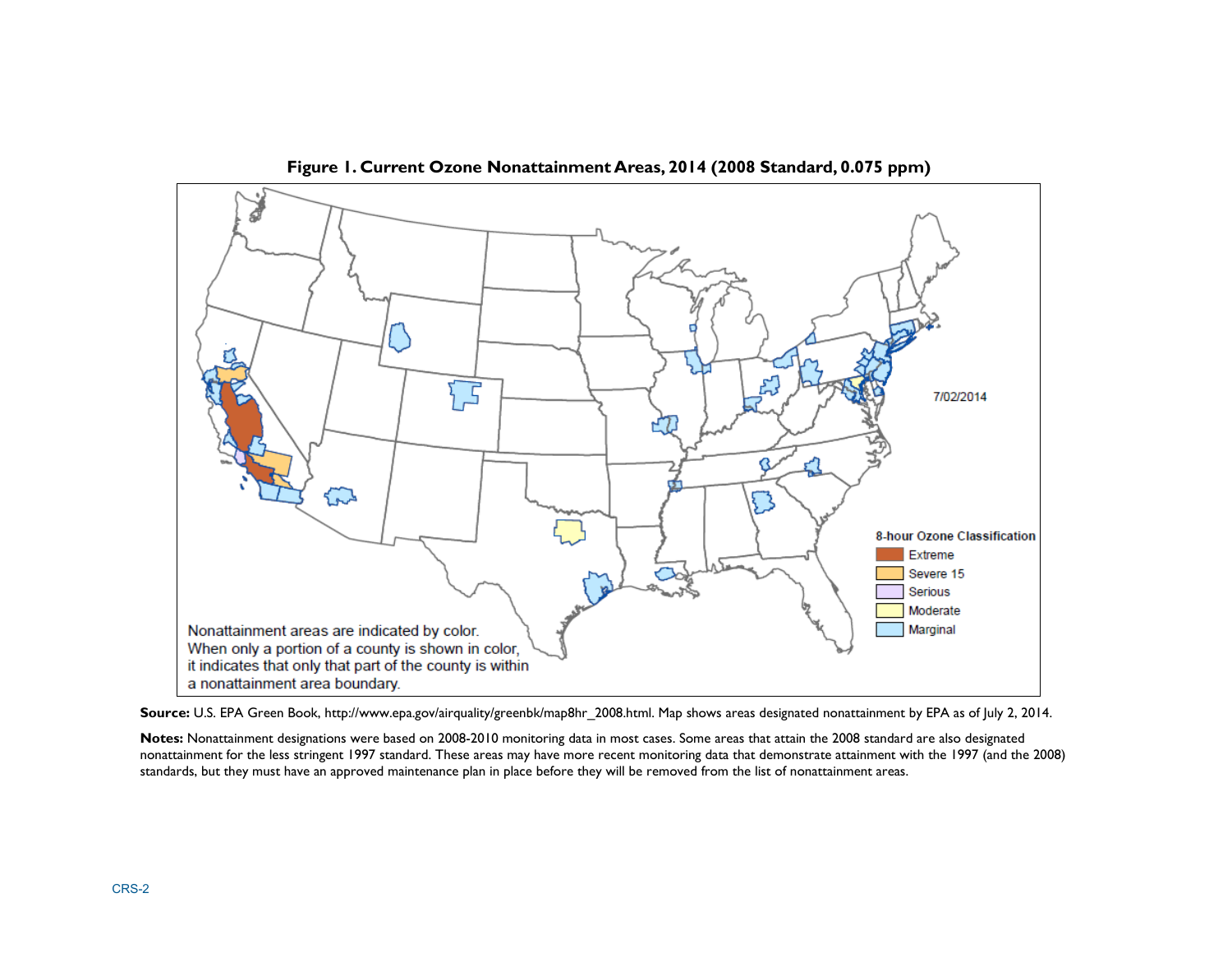High ozone concentrations also affect the growth of plants, causing damage to both forests and field crops. In 2006, the U.S. Forest Service examined 380 monitoring sites in the Mid-Atlantic and Southeastern states and found visible injury to forest plants from ozone at 121 (32%) of them. At 20 of the sites, the damage was described as "severe."<sup> $\tau$ </sup> In addition, EPA found that "several economically important crop species are sensitive to ozone levels typical of those found in the United States," and estimated that crop losses could be reduced by \$400 million to \$620 million annually by implementation of a more stringent ozone standard.<sup>8</sup>

While EPA's analysis has found that there would be substantial health and welfare benefits to reducing ozone, the agency also has concluded that there could be substantial costs. EPA estimates these costs (for areas other than California) at \$3.9 billion annually in 2025 to achieve a 70 ppb NAAQS, or \$15 billion if the standard is set at 65 ppb.<sup>9</sup>

The ozone NAAQS are among EPA's most far-reaching standards. At the current level, set in March 2008 (75 ppb), 123 million people live in areas that have not attained the standards (see **Figure 1**).<sup>10</sup> These 46 areas (referred to as "nonattainment areas") generally coincide with metropolitan areas, but may be larger or smaller.

The agency states that if the most recent available monitoring data (for the years 2011-2013) were used to identify nonattainment areas for the proposed standards, the number of counties showing nonattainment would increase from 155 for the current 75 ppb standard to 358 if the standard were set at 70 ppb, and to 558 if it were set at 65  $ppb<sup>11</sup>$  (see **Figure 2**).

Nonattainment designations will not be made until 2017 at the earliest, however, and EPA notes that the decisions will most likely be based on 2014-2016 monitoring data. In the intervening years, the emissions that contribute to ozone formation are likely to decline, in response to already promulgated standards for motor vehicles, gasoline, power plants, and other sources of emissions. Thus, EPA expects the number of counties showing nonattainment to be less than the estimate shown in **Figure 2**. 12

The potential economic, health, and environmental impacts of a change in the ozone NAAQS have led to great interest in EPA's ongoing review of the standards. To assist Members and staff in evaluating EPA's review, this report provides background on NAAQS, the process used to establish them, the current ozone standards, the remaining controversy over the most recent revision, and issues that may be raised as EPA brings the current review to completion.

<sup>7</sup> U.S. EPA, *Regulatory Impact Analysis, Final National Ambient Air Quality Standard for Ozone*, July 2011, p. 64, at http://www.epa.gov/glo/pdfs/201107\_OMBdraft-OzoneRIA.pdf.

<sup>8</sup> Ibid., p. 74.

<sup>&</sup>lt;sup>9</sup> 2014 RIA, p. ES-14. Most of California's population lives in areas classified as Severe or Extreme for their nonattainment, under the Clean Air Act's statutory categorization scheme. These areas have more stringent emission control requirements and more time to reach attainment, so EPA provided separate cost-benefit estimates for the state.

 $10$  For specifics, see EPA's "Green Book," at http://www.epa.gov/oaqps001/greenbk/hntc.html.

<sup>&</sup>lt;sup>11</sup> U.S. EPA, "Ozone by the Numbers: EPA's Proposal to Update the Air Quality Standards for Ground-Level Ozone," p. 2, at http://www.epa.gov/air/ozonepollution/pdfs/20141125fs-numbers.pdf.

<sup>&</sup>lt;sup>12</sup> When the agency last promulgated a revision to the ozone NAAQS in March 2008, it identified 345 counties with monitors showing nonattainment of the new standard. By the time the agency designated nonattainment areas in May 2012, the number of nonattaining counties had declined to 221.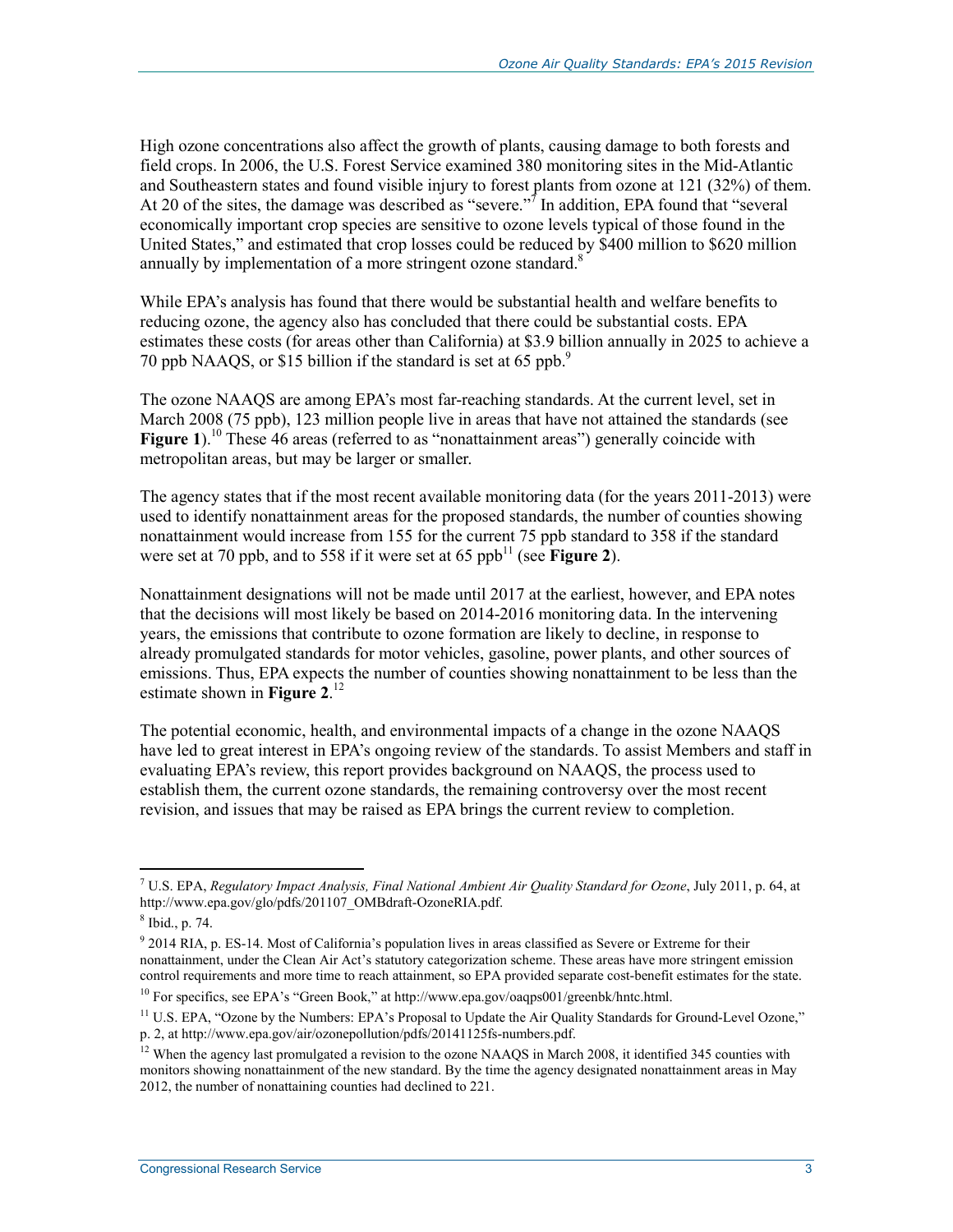

**Figure 2. Counties Where Measured Ozone Is Above the Proposed Range of Standards, Based on 2011-2013 Monitoring Data** 

**Source:** U.S. EPA, http://epa.maps.arcgis.com/apps/StorytellingSwipe/index.html?appid=a3c9f378699045749a85e9c04728fc79&webmap= 3b3e0960060141c7828fc93b14e3d4d2#.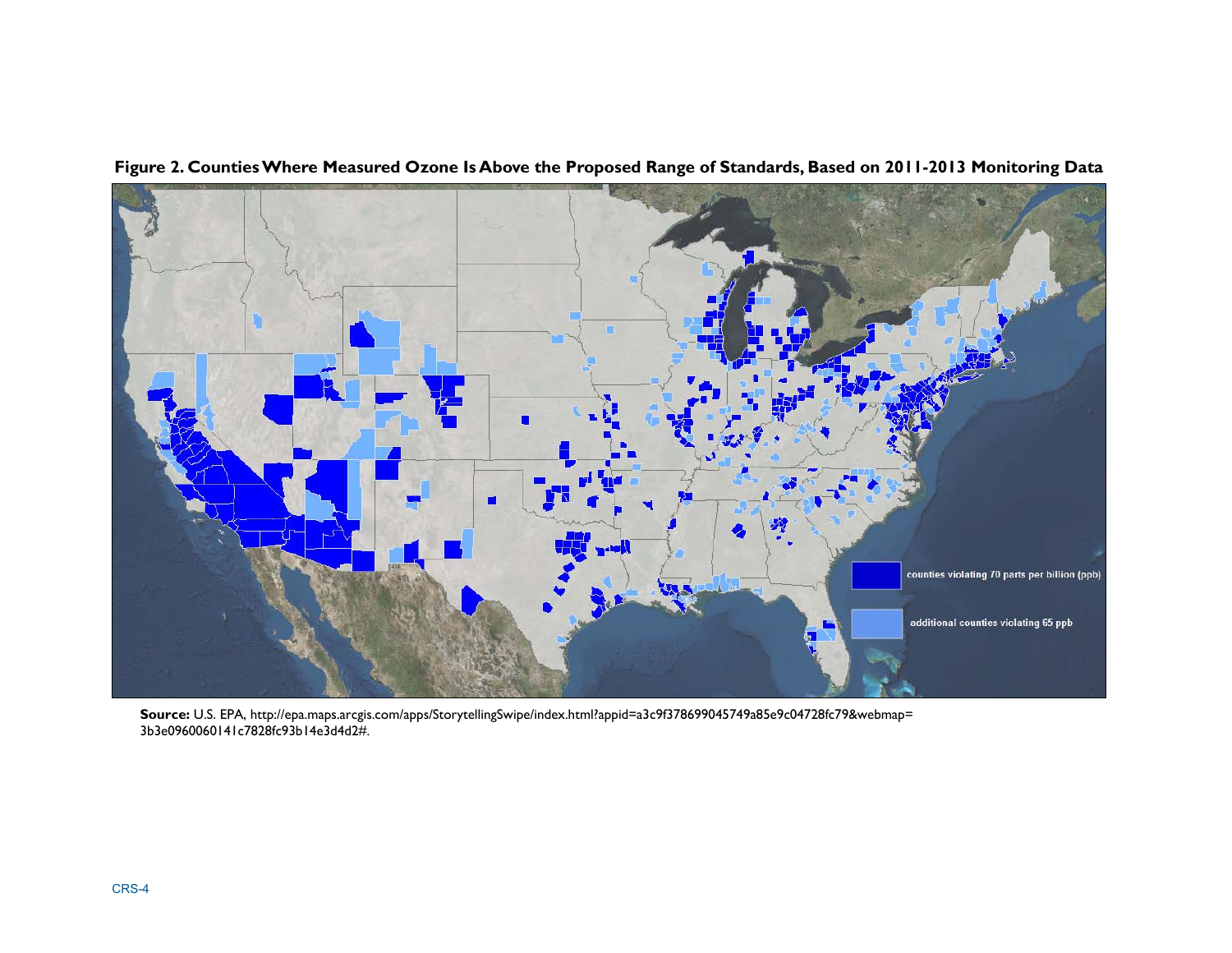## **What Are NAAQS?**

NAAQS are standards that apply to ambient (outdoor) air. Section 109 of the Clean Air Act directs EPA to set both primary NAAQS, which are standards, "the attainment and maintenance of which in the judgment of the [EPA] Administrator ... are requisite to protect the public health," with "an adequate margin of safety," and secondary NAAQS, which are standards necessary to protect public welfare, a broad term that includes damage to crops, vegetation, property, building materials, climate, etc. $13$ 

The pollutants to which NAAQS apply are generally referred to as "criteria" pollutants. The act defines them as pollutants that "endanger public health or welfare," and whose presence in ambient air "results from numerous or diverse mobile or stationary sources."<sup>14</sup> Six pollutants are currently identified as criteria pollutants: ozone, particulates, carbon monoxide, sulfur dioxide, nitrogen oxides, and lead. The EPA Administrator can add to this list if she determines that additional pollutants meet the definition, or delete pollutants from the list if they no longer meet the definition. There have been no changes to the list, however, since the late 1970s.

NAAQS are at the core of the Clean Air Act, even though they do not directly regulate emissions. In essence, they are standards that define what EPA considers to be clean air for the pollutant in question. Once a NAAQS has been set, the agency, using monitoring data and other information submitted by the states, identifies areas that exceed the standards and must reduce pollutant concentrations. This designation process is often delayed by litigation over the standards, by EPA's agreement to reconsider aspects of them, or by consultations with the states over the specifics of the areas to be designated. Designation of nonattainment areas for the 1997 NAAQS, for example, took seven years. Designations under the 2008 standards took four years.

After nonattainment areas are designated, state and local governments have up to three years to produce State Implementation Plans (SIPs), which outline the measures that will reduce emission levels and attain the standards. Finalizing SIPs, through EPA review and approval, often takes longer. Under the statute, actual attainment of the standards is allowed to stretch over a 3-year to 20-year period, depending on the severity of the area's pollution. Ozone nonattainment areas are designated as Marginal, Moderate, Serious, Severe, or Extreme, depending on the level of pollution. Each of these classifications comes with required pollution control measures: the more severe the pollution, the more stringent are the required controls, and the longer the area is allowed before it must demonstrate attainment.<sup>15</sup>

Thus, establishment or revision of a NAAQS is not an event that requires immediate compliance with an air quality standard; rather, it sets in motion a long and complicated implementation

<sup>&</sup>lt;sup>13</sup> The Clean Air Act's definition of welfare is found in Section 302(h) of the act (42 U.S.C. 7602(h)).

 $<sup>14</sup>$  Authority to establish NAAOS comes from both Sections 108 and 109 of the act; this definition of criteria pollutants</sup> is found in Section 108. The authority and procedures for controlling the sources of criteria pollutants are found throughout Titles I, II, and IV of the act. Many pollutants that are less widely emitted are classified as "hazardous air pollutants" and are regulated under a different section of the act (Section 112). That section lists 187 pollutants or groups of pollutants as hazardous and establishes different authorities and requirements for controlling their emissions.

<sup>15</sup> For a more detailed discussion, see CRS Report RL30853, *Clean Air Act: A Summary of the Act and Its Major Requirements*.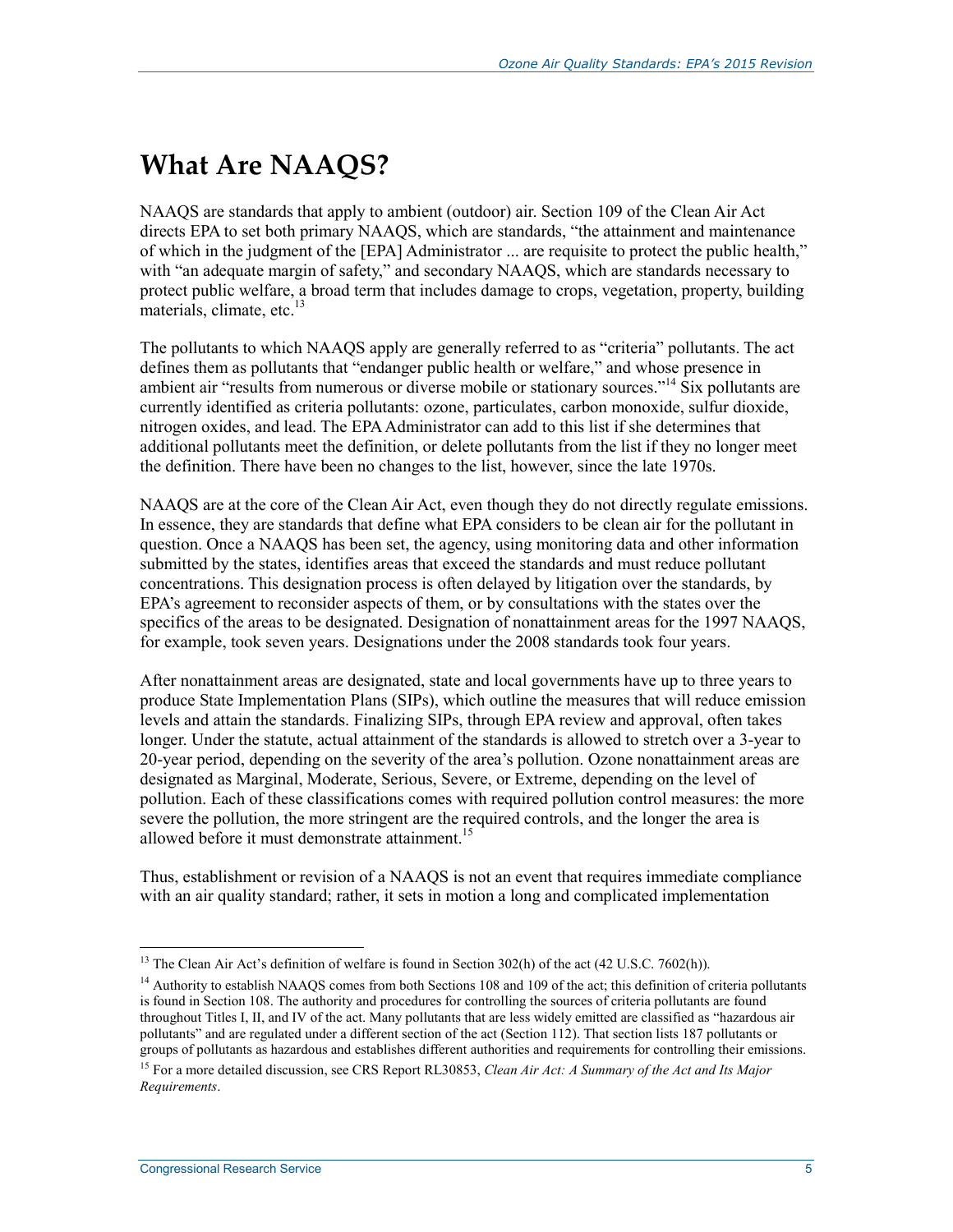process. That process may ultimately have far-reaching impacts for public health and welfare, for sources of pollution in numerous economic sectors, and for states and local governments.

EPA has several tools available to get areas to comply with a NAAQS. The most frequently mentioned of these is the potential for highway-fund sanctions: failure to submit or implement a SIP adequate to attain or maintain compliance with the NAAQS can lead to the temporary suspension of federal highway funds for non-safety-related projects. Ultimately, EPA can impose a federal implementation or maintenance plan (a FIP) in an area that does not have an approved SIP. Imposition of sanctions or FIPs is relatively rare, however: generally the states avoid sanctions by submitting plans that require sufficient emission reductions to be deemed adequate by EPA.

In addition to state and local actions to address ambient concentrations of NAAQS pollutants, EPA itself acts to control emissions and concentrations of criteria pollutants, through national standards for products that contribute to ozone pollution (particularly mobile sources, such as automobiles) and standards for new stationary sources (such as power plants). These standards lead to emission reductions that states can factor into their implementation plans, reducing the need for local air pollution control measures.

## **Reviewing the Ozone NAAQS**

Section 109(d) of the Clean Air Act requires the agency to review each NAAQS every five years. That schedule is rarely met, but it often triggers lawsuits that force the agency to undertake a review.<sup>16</sup> In June 2013, the Sierra Club and three other groups filed suit over EPA's failure to complete the current ozone review by the March 2013 deadline, and a court subsequently ordered EPA to propose any changes to the standards by December 1, 2014, and complete the review, with promulgation of any revisions by October 1, 2015.<sup>17</sup>

An historical review of the ozone NAAQS and their revisions is presented in **Table 1**.

### **The NAAQS Review Process**

Reviewing an existing NAAQS is generally a long process. To begin the process, EPA scientists compile the scientific literature published since the last NAAQS revision, and summarize it in a report known as a Criteria Document or Integrated Science Assessment (ISA). The ISA for ozone, completed in February 2013,<sup>18</sup> reviewed 2,300 scientific studies.

<sup>16</sup> CRS Report R41563, *Clean Air Issues in the 112th Congress*, summarized EPA's recent efforts to review the NAAQS and implement revisions, including the next steps for each of the six criteria pollutants. Reviews of all six pollutants (ozone, PM, lead,  $NO<sub>2</sub>$ , carbon monoxide, and  $SO<sub>2</sub>$ ) have been completed since 2006, with the standards being made more stringent for five of the six.

<sup>17</sup> Sierra Club v. EPA, No. 13-2809 (N.D. Cal., Apr. 30, 2014). (unpublished)

<sup>18</sup> U.S. EPA, Office of Research and Development, *Integrated Science Assessment of Ozone and Related Photochemical Oxidants*, Final Report, February 2013, at http://www.epa.gov/ncea/isa/ozone.htm.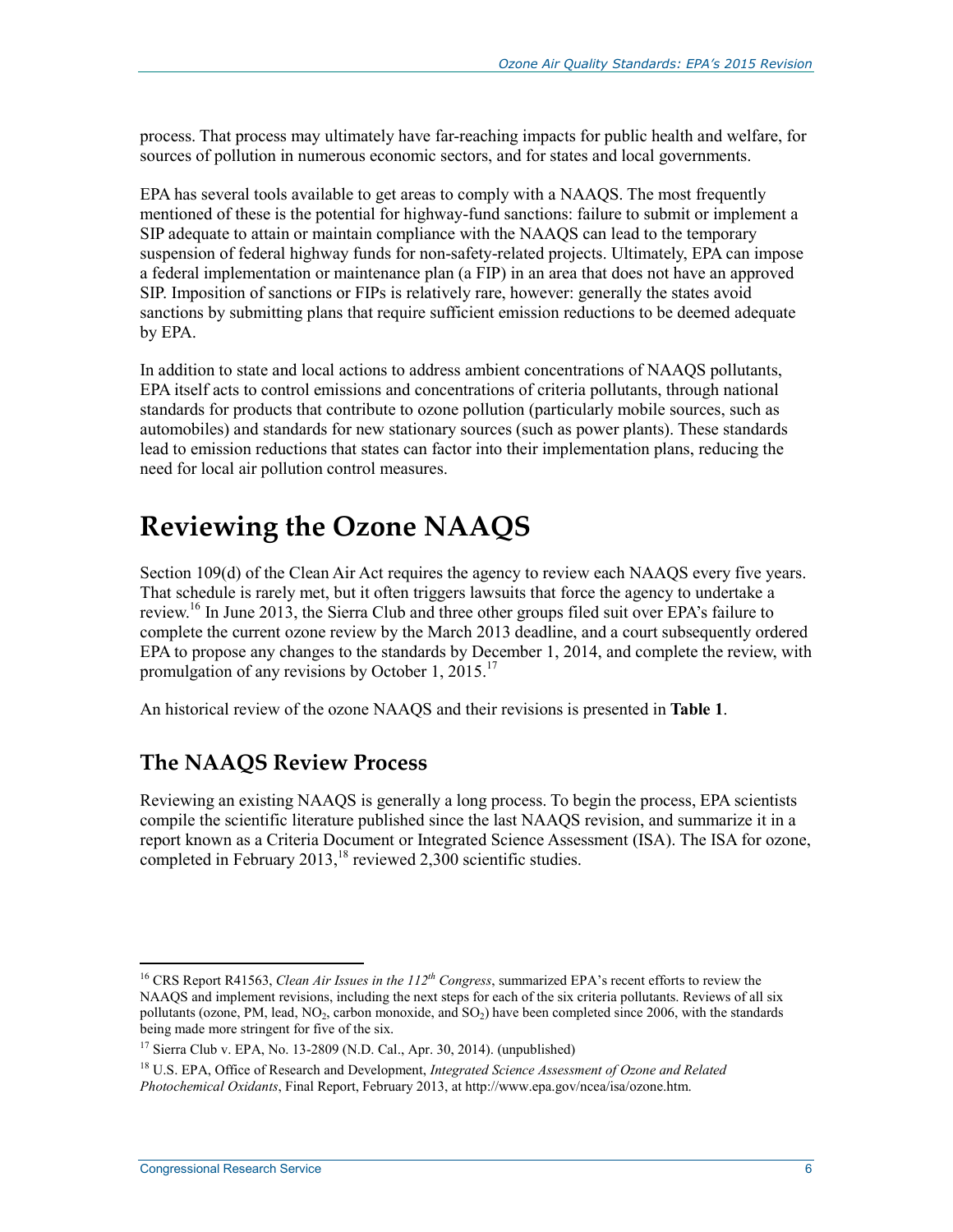| Year | <b>Final</b><br><b>Rule/Decision</b>                                                                                        | Primary/<br><b>Secondary</b>                                                | <b>Indicator</b>          | <b>Averaging</b><br><b>Time</b> | Level                           | Form                                                                                                                                                                               |
|------|-----------------------------------------------------------------------------------------------------------------------------|-----------------------------------------------------------------------------|---------------------------|---------------------------------|---------------------------------|------------------------------------------------------------------------------------------------------------------------------------------------------------------------------------|
| 1971 | 36 FR 8186                                                                                                                  | Primary and                                                                 | Total                     | I-hour                          | 0.08 ppm                        | Not to be exceeded                                                                                                                                                                 |
|      | Apr 30, 1971                                                                                                                | Secondary                                                                   | photochemical<br>oxidants |                                 | more than one hour<br>per year. |                                                                                                                                                                                    |
| 1979 | 44 FR 8202                                                                                                                  | Primary and                                                                 | Ozone                     | I-hour                          | $0.12$ ppm                      | Attainment is                                                                                                                                                                      |
|      | Feb 8, 1979                                                                                                                 | Secondary                                                                   |                           |                                 |                                 | defined when the<br>expected number of<br>days per calendar<br>year, with maximum<br>hourly average<br>concentration<br>greater than 0.12<br>ppm, is equal to or<br>less than one. |
| 1993 | 58 FR 13008                                                                                                                 | <b>EPA</b> decided                                                          |                           |                                 |                                 |                                                                                                                                                                                    |
|      | Mar 9, 1993                                                                                                                 | that revisions to<br>the standards<br>were not<br>warranted at<br>the time. |                           |                                 |                                 |                                                                                                                                                                                    |
| 1997 | 62 FR 38856                                                                                                                 | Primary and                                                                 | Ozone                     | 8-hour                          | $0.08$ ppm                      | Annual fourth-                                                                                                                                                                     |
|      | Jul 18, 1997                                                                                                                | Secondary                                                                   |                           |                                 |                                 | highest daily<br>maximum 8-hr<br>concentration,<br>averaged over 3<br>years.                                                                                                       |
| 2008 | 73 FR 16483                                                                                                                 | Primary and                                                                 | Ozone                     | 8-hour                          | 0.075                           | Annual fourth-                                                                                                                                                                     |
|      | Mar 27, 2008                                                                                                                | Secondary                                                                   |                           |                                 | ppm                             | highest daily<br>maximum 8-hr<br>concentration,<br>averaged over 3<br>years.                                                                                                       |
| 2014 | pre-publication<br>copy of<br>proposal is<br>available at<br>http://www.epa.<br>gov/air/<br>ozonepollution/<br>actions.html | Primary and<br>Secondary                                                    | Ozone                     | 8-hour                          | $0.065 -$<br>0.070<br>ppm       | Annual fourth-<br>highest daily<br>maximum 8-hr<br>concentration,<br>averaged over 3<br>years.                                                                                     |

#### **Table 1. History of the National Ambient Air Quality Standards for Ozone**  1971-2014

**Source:** U.S. Environmental Protection Agency, http://epa.gov/ttn/naaqs/standards/ozone/s\_o3\_history.html. For 2014 proposal, http://www.epa.gov/air/ozonepollution/actions.html.

Ozone ISAs cover topics as wide-ranging as the physics and chemistry of ozone in the atmosphere; environmental concentrations, patterns, and exposure; dosimetry; animal-to-human extrapolation; toxicology; interactions with co-occurring pollutants; controlled human exposure studies; epidemiology; effects on vegetation and ecosystems; effects on UVB (ultraviolet light) exposures and climate; and effects on man-made materials.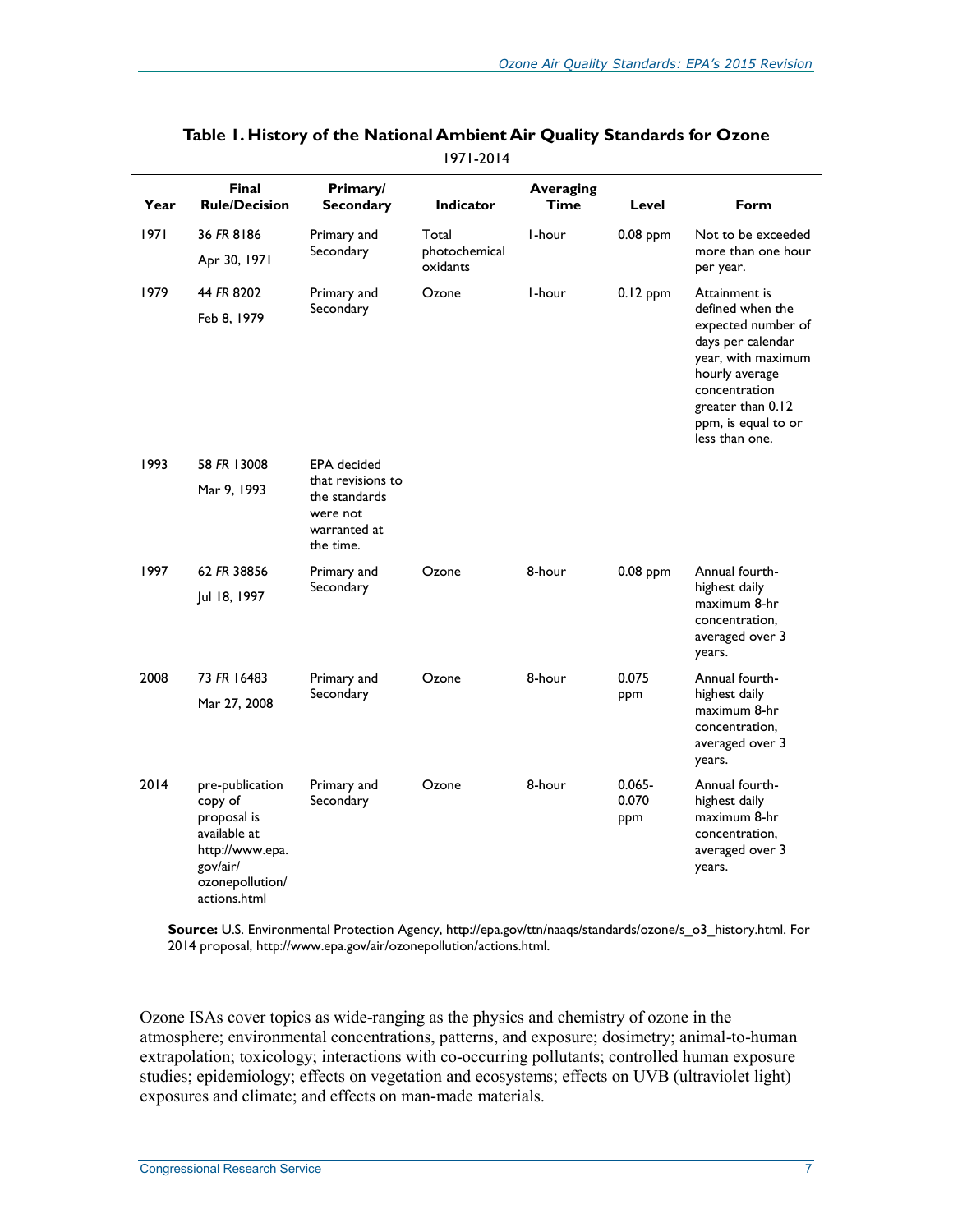Following completion of the ISA, EPA prepares a Risk and Exposure Assessment to identify exposure pathways, at-risk populations, and health endpoints. This document was completed for the current review in August  $2014$ <sup>19</sup>

A final document prepared by EPA staff, the Staff Paper or Policy Assessment, summarizes the information compiled in the ISA and Risk Assessment and provides the Administrator with options regarding the indicators, averaging times, statistical form, and numerical level (concentration) of the NAAQS. A Policy Assessment was completed and publicly released on August 29, 2014.<sup>20</sup>

To ensure that NAAQS reviews meet the highest scientific standards, the 1977 amendments to the Clean Air Act required the Administrator to appoint an independent Clean Air Scientific Advisory Committee (CASAC). CASAC has seven members, largely from academia and from private research institutions. In conducting NAAQS reviews, their expertise is supplemented by panels of the nation's leading experts on the health and environmental effects of the specific pollutants that are under review. These panels can be rather large. The panel for the current ozone review, for example, has 20 members. CASAC and the public make suggestions regarding the membership of the panels on specific pollutants, with the final selections made by EPA. The panels evaluate the agency's work during NAAQS-setting and NAAQS-revision, rather than conducting their own independent review of the standards.

### **Recent Reviews of the Ozone Standard**

EPA last changed the NAAQS for ozone in March 2008, from 0.08 ppm (effectively 84 ppb) to 0.075 ppm (75 ppb). Although the standard was strengthened, the level chosen at that time was subject to controversy. A 23-member CASAC Review Panel unanimously recommended a range of standards more stringent than what the Administrator chose.<sup>21</sup>

In September 2009, EPA agreed to reconsider the 2008 standard. As a result, a more stringent primary standard and a different version of the secondary standard were proposed in January 2010. After a year and a half of public comment and review, EPA sent what it considered a final set of standards to the Office of Management and Budget (OMB) for interagency review. The process was short-circuited, however, by a presidential decision to await conclusion of the next regular review—the review now nearing completion—before promulgating any change.

<sup>19</sup> U.S. EPA, *Ozone (O3) Standards - Documents from Current Review - Risk and Exposure Assessments*, at http://www.epa.gov/ttn/naaqs/standards/ozone/s\_o3\_2008\_rea.html.

<sup>&</sup>lt;sup>20</sup> U.S. EPA, Office of Air and Radiation, *Policy Assessment for the Review of the Ozone National Ambient Air Quality Standards*, August 2014, at http://www.epa.gov/ttn/naaqs/standards/ozone/data/20140829pa.pdf. Hereinafter "U.S. EPA, 2014 Policy Assessment.'

<sup>&</sup>lt;sup>21</sup> In a letter to the Administrator sent after promulgation of the NAAQS, the panel's chair stated, "Nevertheless, the members of the CASAC Ozone Review Panel do not endorse the new primary ozone standard as being sufficiently protective of public health. The CASAC—as the Agency's statutorily-established science advisory committee for advising you on the national ambient air quality standards—unanimously recommended decreasing the primary standard to within the range of 0.060–0.070 ppm. It is the Committee's consensus scientific opinion that your decision to set the primary ozone standard above this range fails to satisfy the explicit stipulations of the Clean Air Act that you ensure an adequate margin of safety for all individuals, including sensitive populations." Letter of Rogene F. Henderson, Chair, Clean Air Scientific Advisory Committee, to EPA Administrator Stephen L. Johnson, April 7, 2008, at http://yosemite.epa.gov/sab/sabproduct.nsf/4AF8764324331288852574250069E494/\$File/EPA-CASAC-08-009 unsigned.pdf.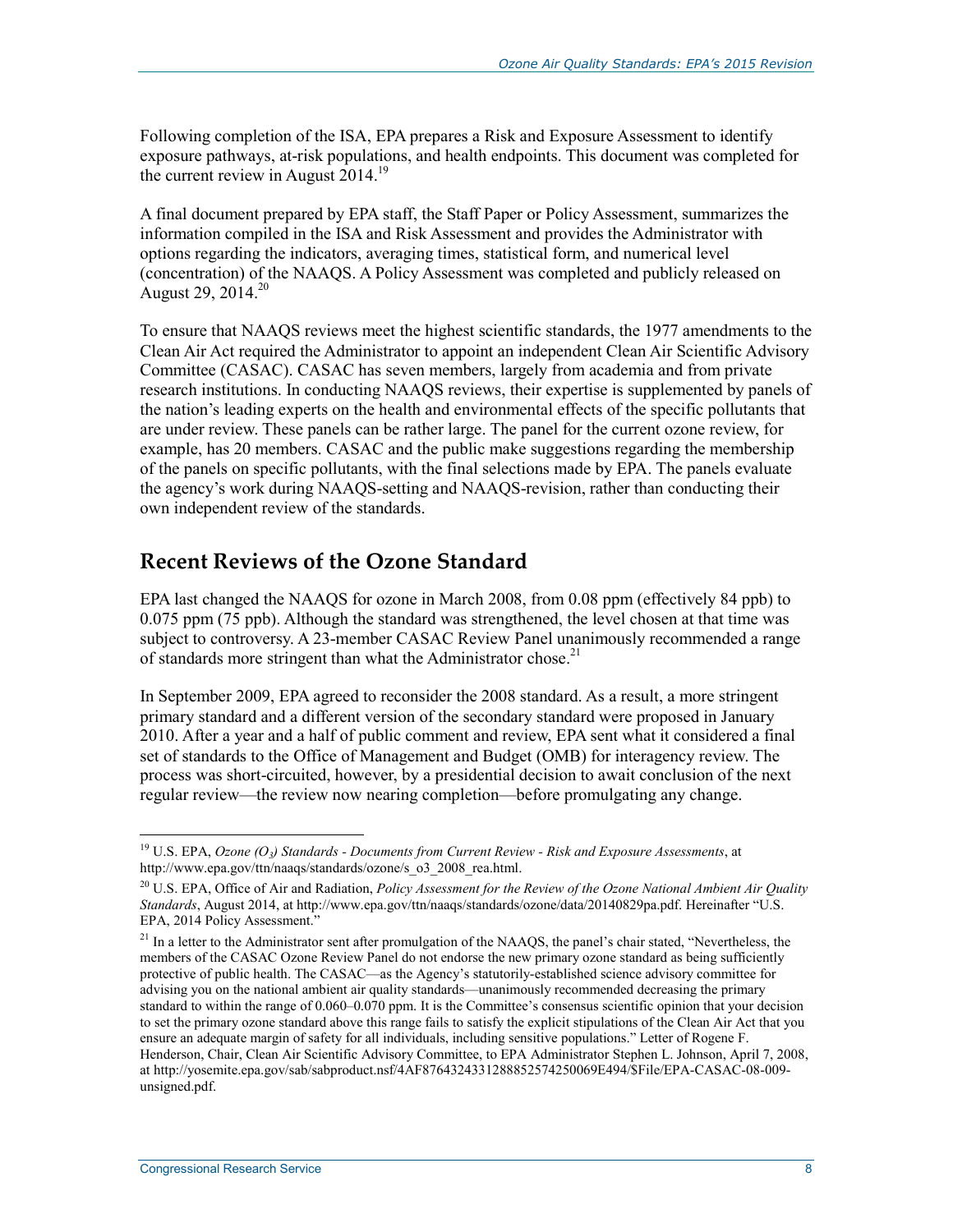#### **The Primary Standard**

The review completed in 2008 found evidence of health effects, including mortality, at levels of exposure below the then-current 0.08 ppm standard. As a result, both EPA staff and CASAC recommended strengthening the standard. CASAC stated: "There is no scientific justification for retaining the current  $[0.08 \text{ ppm}]$  primary 8-hr NAAQS.<sup>32</sup> The panel unanimously recommended a range of 0.060 to 0.070 ppm (60 to 70 parts per billion) for the primary (health-based) 8-hour standard.

EPA staff also recommended strengthening the primary standard. They recommended "considering a standard level within the range of somewhat below 0.080 parts per million (ppm) to  $0.060$  ppm."23

Based on these recommendations, and his own judgment regarding the strength of the science, Stephen Johnson, the Bush Administration's last EPA Administrator, chose to finalize the standard at  $0.075$  ppm (75 parts per billion).<sup>24</sup> That revision led to designation of nonattainment areas in April and May 2012, as shown above in **Figure 1**. 25

The Regulatory Impact Analysis that accompanied the final 2008 standard identified 345 counties in 36 states in exceedance of the 0.075 ppm standard, using data for 2004-2006 (the most recent available at the time). By May 2012, when the nonattainment areas were actually designated, the number of counties in nonattainment had fallen to 221 in 27 states, based mostly on data for  $2008-2010<sup>26</sup>$  In the intervening years, emissions declined in most areas as more stringent standards for both mobile and stationary sources took effect. The recession and other economic factors also contributed to the lower numbers. When the economy is operating well below capacity, emissions generally decline; and changes in the economy (e.g., fewer vehicle miles traveled and a switch to cleaner fuels) have resulted in lower emissions.

#### *Reconsideration of the 2008 Standard*

As noted, EPA began a process to reconsider the 2008 ozone NAAQS in September 2009, and proposed a more stringent primary NAAQS in January 2010. The reconsideration process, which generally relied on the same data as that used to set the 2008 standard, led EPA to recommend a primary NAAQS of 0.070 ppm (70 ppb), within the range recommended by the CASAC Ozone Review Panel in 2008. A draft final standard was prepared and sent to OMB for final interagency review in the summer of 2011, but was withdrawn at the President's request in September 2011.

<sup>&</sup>lt;sup>22</sup> Letter of Rogene Henderson, Chair, Clean Air Scientific Advisory Committee, to Hon. Stephen L. Johnson, EPA Administrator, October 24, 2006, available at http://yosemite.epa.gov/sab/sabproduct.nsf/ AB290E0DB8B72A33852572120055858F/\$File/casac-07-001.pdf.

<sup>&</sup>lt;sup>23</sup> "Review of National Ambient Air Quality Standards for Ozone Final Staff Paper, Human Exposure and Risk Assessments and Environmental Report," Fact Sheet, at http://www.epa.gov/ttn/naaqs/standards/ozone/data/ 2007\_01\_finalsp\_factsheet.pdf.

<sup>&</sup>lt;sup>24</sup> All of EPA's references to the 2008 standard are expressed as parts per million (e.g., 0.075 ppm), but many references in the press convert this to a more readable parts per billion (i.e., 75 parts per billion).

<sup>25</sup> Detailed information on the designations, including links to *Federal Register* notices, can be found on EPA's website at http://www.epa.gov/airquality/ozonepollution/designations/2008standards/regs.htm#may12.

 $^{26}$  A few states had certified monitoring data for 2009-2011, and their designations were based on that three-year period.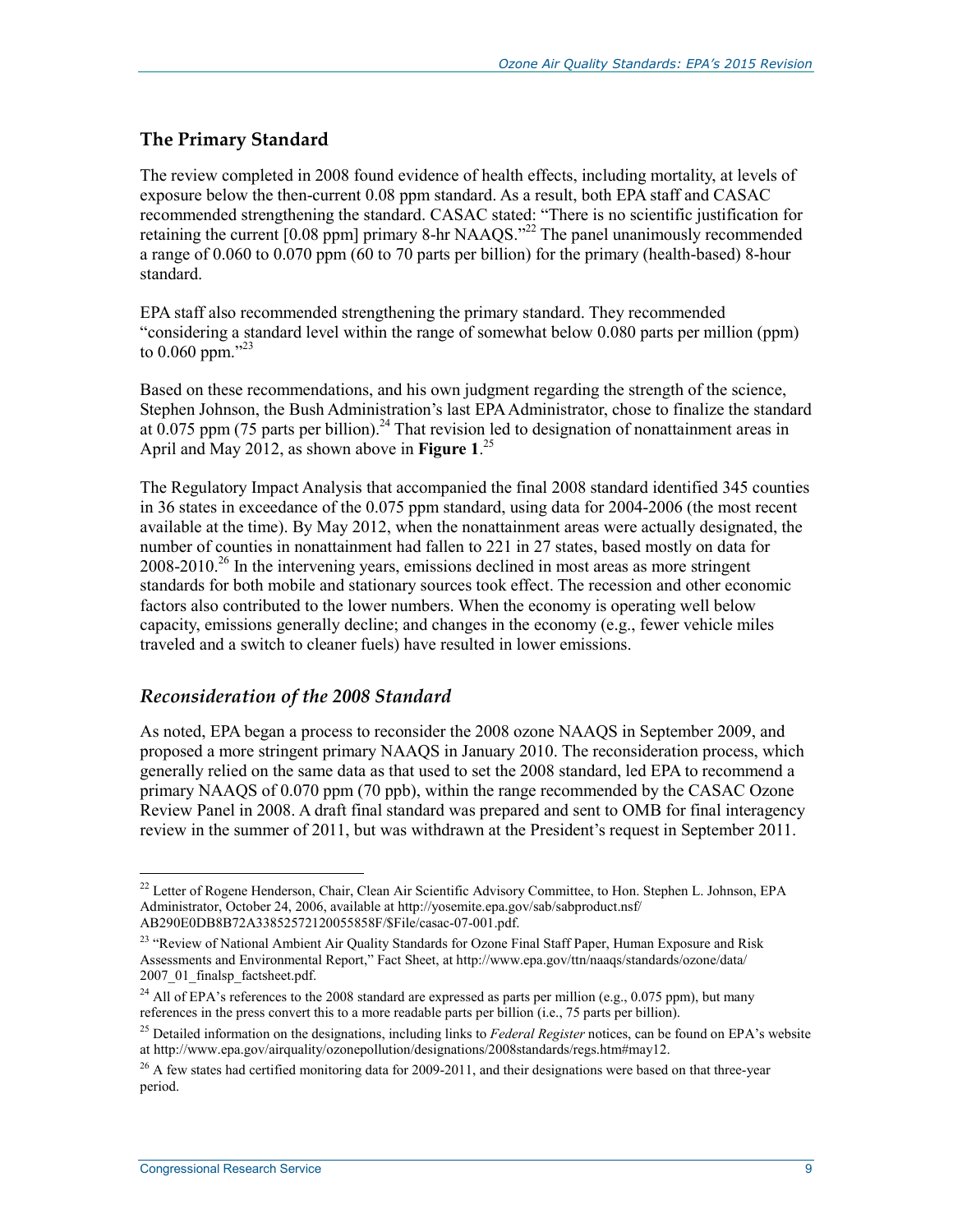#### *The Current Review*

The current review, after assessing hundreds of new studies, has reached conclusions similar to those of the 2008 process:

The available scientific evidence and exposure/risk information provide strong support for considering a primary  $O_3$  [ozone] standard with a revised level in order to increase public health protection, including for at-risk populations and lifestages. Staff concludes that it is appropriate in this review to consider a revised primary  $O_3$  standard level within the range of 70 ppb to 60 ppb. A standard set within this range would result in important improvements in public protection, compared to the current standard, and could reasonably be judged to provide an appropriate degree of public health protection, including for at-risk populations and lifestages. In its advice to the Administrator, CASAC also concluded that the scientific evidence and exposure/risk information support consideration of standard levels from 70 to 60 ppb. Within this range, CASAC concluded that a level of 70 ppb would provide little margin of safety and, therefore, provided the policy advice that the level of the  $O_3$  standard should be set below 70 ppb. $27$ 

Based on these recommendations, the EPA Administrator proposed revising the primary NAAQS on November 26, 2014, to a level somewhere in the range of 65 to 70 ppb. She also asked for comments on retaining the current 75 ppb standard or promulgating a standard of 60 ppb.

#### **The Secondary Standard**

As part of the review completed in 2008, the 2009-2011 reconsideration process, and the current review, EPA has also assessed the secondary NAAQS for ozone. As explained above, secondary NAAQS are standards necessary to protect public welfare, a broad term that includes damage to crops, vegetation, property, building materials, climate, etc.<sup>28</sup> Prior to 2008, the secondary standard was identical to the primary standard—0.08 ppm beginning in 1997.

Ozone affects both tree growth and crop yields, and the damage from exposure is cumulative over the growing season. In order to address this damage, EPA staff recommended in the 2008 review that the Administrator establish a new form for the secondary standard: a seasonal (three-month) average that would cumulate hourly ozone exposures for the daily 12-hour daylight window (termed a "W126 index").<sup>29</sup> The staff initially recommended a standard in a range of 7-21 parts per million-hours (ppm-hours). CASAC's ozone panel agreed unanimously that the form of the secondary standard should be changed as the staff suggested, but it did not agree that the upper bound of the range should be as high as 21 ppm-hours, suggesting that the upper bound be no higher than 15 ppm-hours. $30$ 

 $27$  U.S. EPA, 2014 Policy Assessment, p. ES-5.

<sup>&</sup>lt;sup>28</sup> The Clean Air Act's definition of welfare is found in Section 302(h) of the act (42 U.S.C. 7602(h)).

<sup>&</sup>lt;sup>29</sup> The index gives greater weight to higher concentrations of ozone. For a detailed explanation of how it is calculated, see U.S. EPA, "June 2007 Proposal to Revise the National Ambient Air Quality Standards for Ground-level Ozone, General Overview," pp. 14-15, at http://www.epa.gov/groundlevelozone/pdfs/20070627slides.pdf.

<sup>&</sup>lt;sup>30</sup> Letter of Rogene Henderson, Chair, Clean Air Scientific Advisory Committee, to Hon. Stephen L. Johnson, EPA Administrator, March 26, 2007, p. 3, available at http://yosemite.epa.gov/sab/sabproduct.nsf/ FE915E916333D776852572AC007397B5/\$File/casac-07-002.pdf.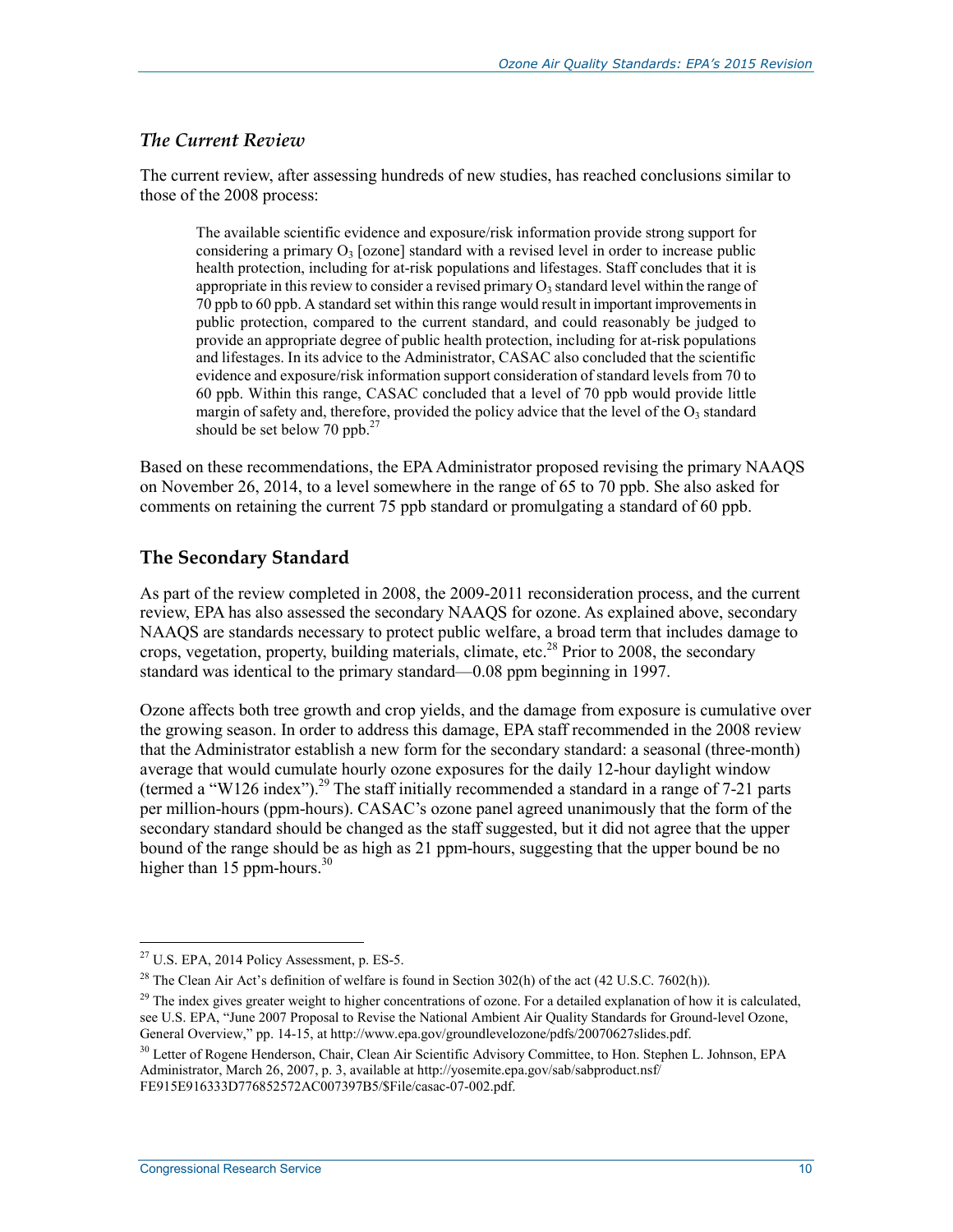The Administrator's June 2007 proposal was in line with the staff recommendation, 7-21 ppmhours, but his final March 2008 choice was to duplicate the primary standard he promulgated at that time. He set a secondary standard at 0.075 ppm averaged over 8 hours, rejecting the advice of both CASAC and his staff.

The secondary standard carries no deadline for attainment and has never been the subject of penalties or sanctions for areas that failed to meet it, but there was substantial disagreement between the Bush Administration EPA and the Office of Management and Budget over the form in which this standard should be set. OMB maintained that EPA had failed to consider or evaluate the effects of a W126 standard on "economic values, personal comfort, and well-being"—terms that are also included in the Clean Air Act's definition of welfare—and thus did not provide a balanced consideration of welfare effects, as required by the act. OMB also maintained that EPA had not adequately demonstrated that the proposed secondary standard would be more protective than one set equal to the primary standard.<sup>31</sup> Ultimately, OMB prevailed.<sup>32</sup>

Upon reconsideration, the 2011 draft final standards would also have adopted the W126 index and would have set the secondary standard at 13 ppm-hours, in line with CASAC's recommendations. With the President's request to withdraw the draft standard and await completion of the current five-year review, a seasonal standard has yet to be implemented.

EPA's August 2014 Policy Assessment renewed this debate, this time with an additional thumb on the scale. The agency's staff again recommended that the Administrator set a secondary standard using the W126 index. The staff recommended a standard somewhere in the range of 7 to 17 ppm-hours, similar to CASAC's recommended range of 7 to 15 ppm-hours.<sup>33</sup> In the interim, the D.C. Circuit Court of Appeals also weighed in. In a July 23, 2013, decision, *Mississipi v. EPA*, the court remanded the 2008 secondary standard to EPA for further explanation or reconsideration: the court found that "EPA must expressly 'determine what level of ... protection is requisite to protect the public welfare,' [citation omitted] and explain why this is so." $34$ 

The November 2014 proposal is something of a hybrid: it describes the protection offered by the proposed secondary standard in terms of a cumulative seasonal approach, but retains the practice of making the standard identical to the primary standard. The overview of the agency's proposal states:

• EPA is proposing that the secondary standard should provide protection against the cumulative exposures that can damage plants and trees during the consecutive

<u>.</u>

<sup>&</sup>lt;sup>31</sup> See "Ozone Secondary Standard," Memorandum of Marcus Peacock, EPA Deputy Administrator, to Susan Dudley, OMB, March 7, 2008, p. 2, at http://oversight-archive.waxman.house.gov/documents/20080520091448.pdf. The House Oversight and Government Reform Committee made this and other relevant documents from the 2008 review available, two months after the review's completion. See House Oversight and Government Reform Committee, "Supplemental Information on the Ozone NAAQS," Memorandum from Majority Staff to Members of the committee, May 20, 2008, in *White House Overruled EPA Administrator on Ozone Regulation*, at http://oversightarchive.waxman.house.gov/story.asp?id=1958. For additional discussion, also see CRS Report RL34057, *Ozone Air Quality Standards: EPA's March 2008 Revision*, by James E. McCarthy.

<sup>&</sup>lt;sup>32</sup> Letter of Susan E. Dudley, Administrator, Office of Information and Regulatory Affairs, OMB, to Stephen L. Johnson, EPA Administrator, March 13, 2008, at http://oversight-archive.waxman.house.gov/documents/ 20080520092019.pdf.

<sup>&</sup>lt;sup>33</sup> See U.S. EPA, 2014 Policy Assessment, pp. ES-9 to ES-12.

 $34$  Mississippi v. EPA, 723 F.3d 246, 272, 273 (D.C. Cir. 2013) (ellipses in original).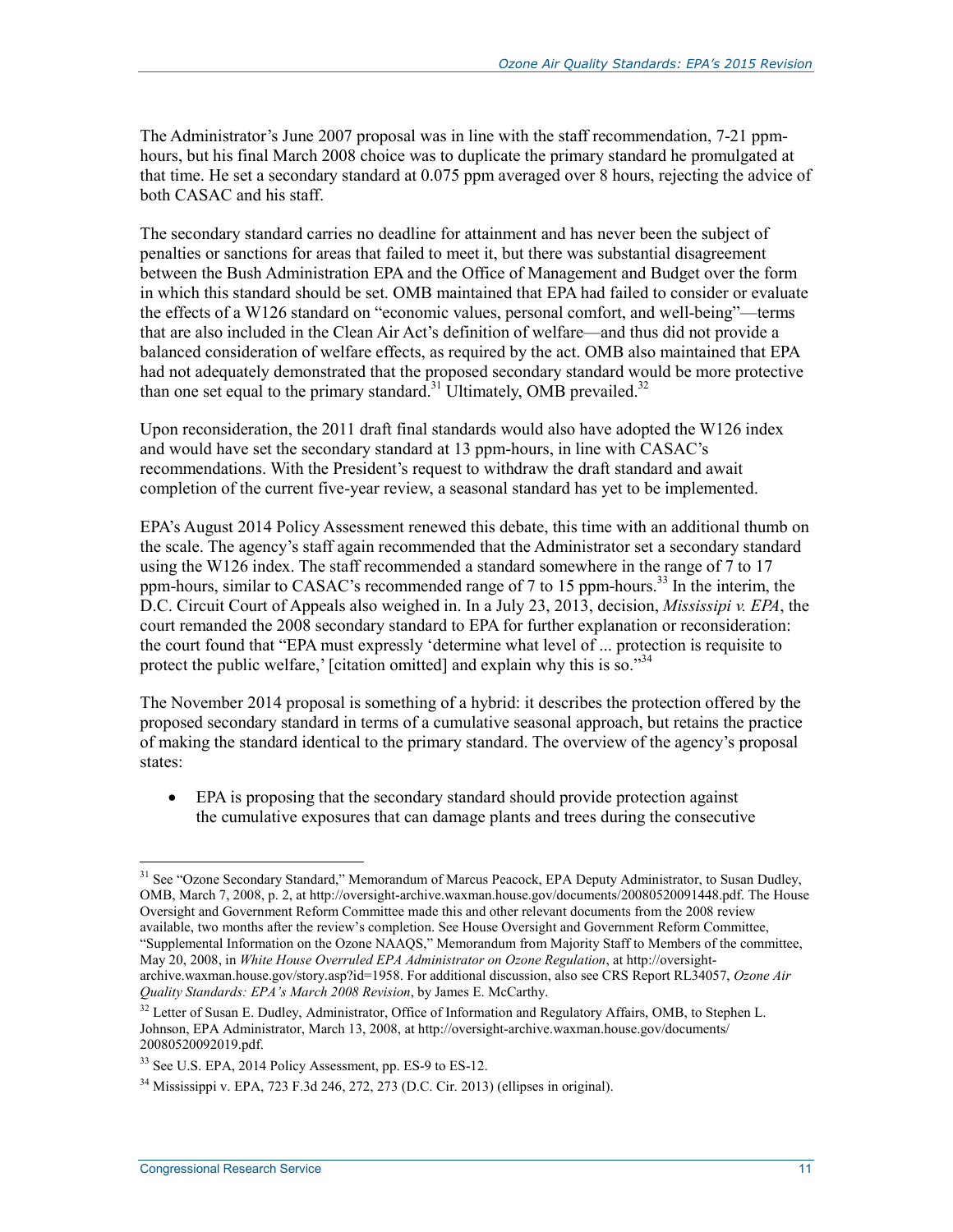three months in the growing season when daytime ozone concentrations are the highest and plant growth is most affected.

- The Agency is proposing to define this necessary protection in terms of a "W126" index" in a range of 13 to 17 parts per million-hours (ppm-hours), averaged over three years. A "W126 index," named for the formula used to calculate it, is a seasonal index often used to assess the impact of ozone on ecosystems and vegetation.
- To achieve a level of protection equivalent to 13 to 17 ppm-hours based on the W126 metric, EPA is proposing to set an 8-hour secondary standard at a level within the range of 65 to 70 ppb. EPA analyzed data from air quality monitors and found that setting a standard in a W126 form would not provide additional protection beyond an 8-hour standard.<sup>35</sup>

Whether the last bullet is sufficient to address the D.C. Circuit decision in the *Mississippi* case is an open question, and may depend on the final level chosen for the standard. CASAC, in its review of the EPA staff recommendations, made two points that might argue against it being sufficient. First, they stated:

The CASAC does not support a level higher than 15 ppm-hrs. For example, at 17 ppm-hrs, the median tree species has 6% relative biomass loss, and the median crop species has over 5% yield loss. These levels are unacceptably high. ... Furthermore, there are specific economically significant crops, such as soybeans, that may not be protected at 15 ppm-hrs but would be protected at lower levels. A level below 10 ppm-hrs is required to reduce foliar injury. A level of 7 ppm-hrs is protective of relative biomass loss for trees and offers additional protection against crop yield loss and foliar injury.<sup>36</sup>

Second, CASAC specifically did not recommend a three-year average for the secondary standard, stating that if the agency chose a three-year average, "then the level of the standard should be revised downward such that the level for the highest three-month summation in any given year of the three-year period would not exceed the scientifically recommended range of 7 ppm-hrs to 15 ppm-hrs."<sup>37</sup>

## **Controlling Ozone Pollution**

Controlling ozone pollution is more complicated than controlling many other pollutants, because ozone is not generally emitted directly by pollution sources. Rather, it forms in the atmosphere when volatile organic compounds (VOCs) and nitrogen oxides (NOx) react in the presence of sunlight. The ozone concentration is as dependent on the temperature and amount of sunshine as it is on the presence of the precursor gases.

<sup>&</sup>lt;sup>35</sup> U.S. EPA, "Overview of EPA's Proposal to Update the Air Quality Standards for Ground-Level Ozone," December 1, 2014, p. 3, at http://www.epa.gov/air/ozonepollution/pdfs/20141125fs-overview.pdf. The preamble to the proposed rule, on pages 413-428 (or 79 *Federal Register* 75347-75351), provides a similar, but more detailed explanation, at http://www.epa.gov/air/ozonepollution/pdfs/20141125proposal.pdf.

<sup>&</sup>lt;sup>36</sup> Letter of Dr. H. Christopher Frey, Chair, Clean Air Scientific Advisory Committee, to Hon. Gina McCarthy, Administrator, U.S. EPA, June 26, 2014, p. iii, at http://yosemite.epa.gov/sab/sabproduct.nsf/ 5EFA320CCAD326E885257D030071531C/\$File/EPA-CASAC-14-004+unsigned.pdf.

 $37$  Ibid., pp. iii-iv.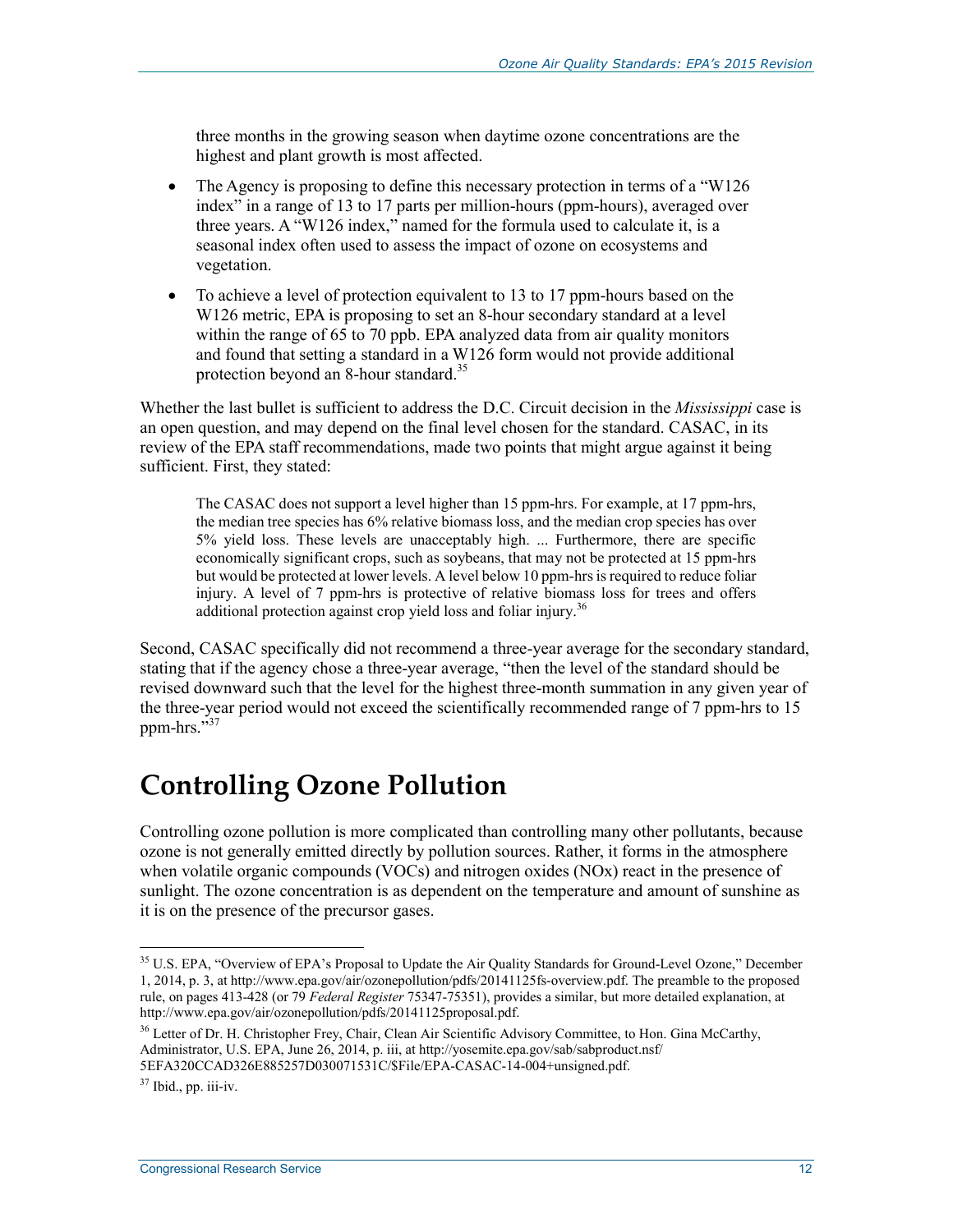In general, ozone is a summertime pollutant. Other factors being equal, a cool, cloudy summer will produce fewer high ozone readings than a warm, sunny summer.

There are also complicated reactions that affect ozone formation. In general, lower emissions of precursor gases (particularly lower emissions of VOCs) lead to less ozone. But under some conditions, *higher* emissions of NOx lead to lower ozone readings. This makes modeling ozone air quality and predicting attainment more difficult and contentious than the modeling of other air pollutants, and can affect consultations between EPA and the states to determine the boundaries of nonattainment areas and the adequacy of SIPs.

Most stationary and mobile sources are considered to be contributors to ozone pollution. Thus, there are literally hundreds of millions of sources of the pollutants of concern, and control strategies require implementation of a wide array of measures. Among the sources of VOCs are motor vehicles (about one-fourth of total emissions), industrial processes, particularly the chemical and petroleum industries, and any use of paints, coatings, and solvents (about 40% for these sources combined). Service stations, pesticide application, dry cleaning, fuel combustion, and open burning are other significant sources of VOCs. Nitrogen oxides come overwhelmingly from motor vehicles and fuel combustion by electric utilities and other industrial sources.

## **Wintertime Ozone**

An emerging set of issues has arisen in regard to wintertime ozone pollution in rural areas of the Western United States. Ozone is generally considered a summertime pollutant, but winter exceedances of the ozone NAAQS have recently been found to occur near oil and gas fields in rural areas of Wyoming, Utah, and Colorado.<sup>38</sup> At times, ozone concentrations as high as those in Los Angeles, the nation's smoggiest city, have been found in these areas—principally the Upper Green River Basin of Wyoming, the Uintah Basin of Utah, and a nearby area of Colorado. Thus far, only one of these areas, the Upper Green River Basin area of Wyoming, has been designated nonattainment.

The mechanism of ozone formation in the areas is still being studied, but recent studies have found that the thousands of oil and gas wells in the two basins release volatile organic compounds (VOCs) that react with nitrogen oxides (NOx) from oil and gas operations and coal-fired power plants to create ozone. A study of the Uintah Basin by the National Oceanic and Atmospheric Administration, EPA, the Bureau of Land Management, the Western Energy Alliance, the Utah Department of Environmental Quality, and seven universities found that sources external to the basin are not major sources of the ozone found within it, and that among inventoried sources within the basin, 98% to 99% of the VOCs and 57% to 61% of the NOx come from oil and gas operations.39 The sunlight necessary for ozone to be created is magnified when it is reflected off

<sup>&</sup>lt;sup>38</sup> Wintertime ozone levels are occasionally elevated in urban areas, as well, when concentrations of pollution become trapped in cold stagnant air near the Earth's surface. What is unusual about the rural areas discussed in this section of the report is that they do not experience high ozone concentrations in warm weather. In addition, elevated ozone in Western rural areas is a newly observed phenomenon, whereas pollution episodes associated with temperature inversions in urban areas have been observed for decades.

<sup>39</sup> *2012 Uintah Basin Winter Ozone & Air Quality Study*, Final Report, February 1, 2013, p. 2, at http://rd.usu.edu/files/ uploads/ubos 2011-12 final\_report.pdf. The remaining NOx comes primarily from the Bonanza Power Plant.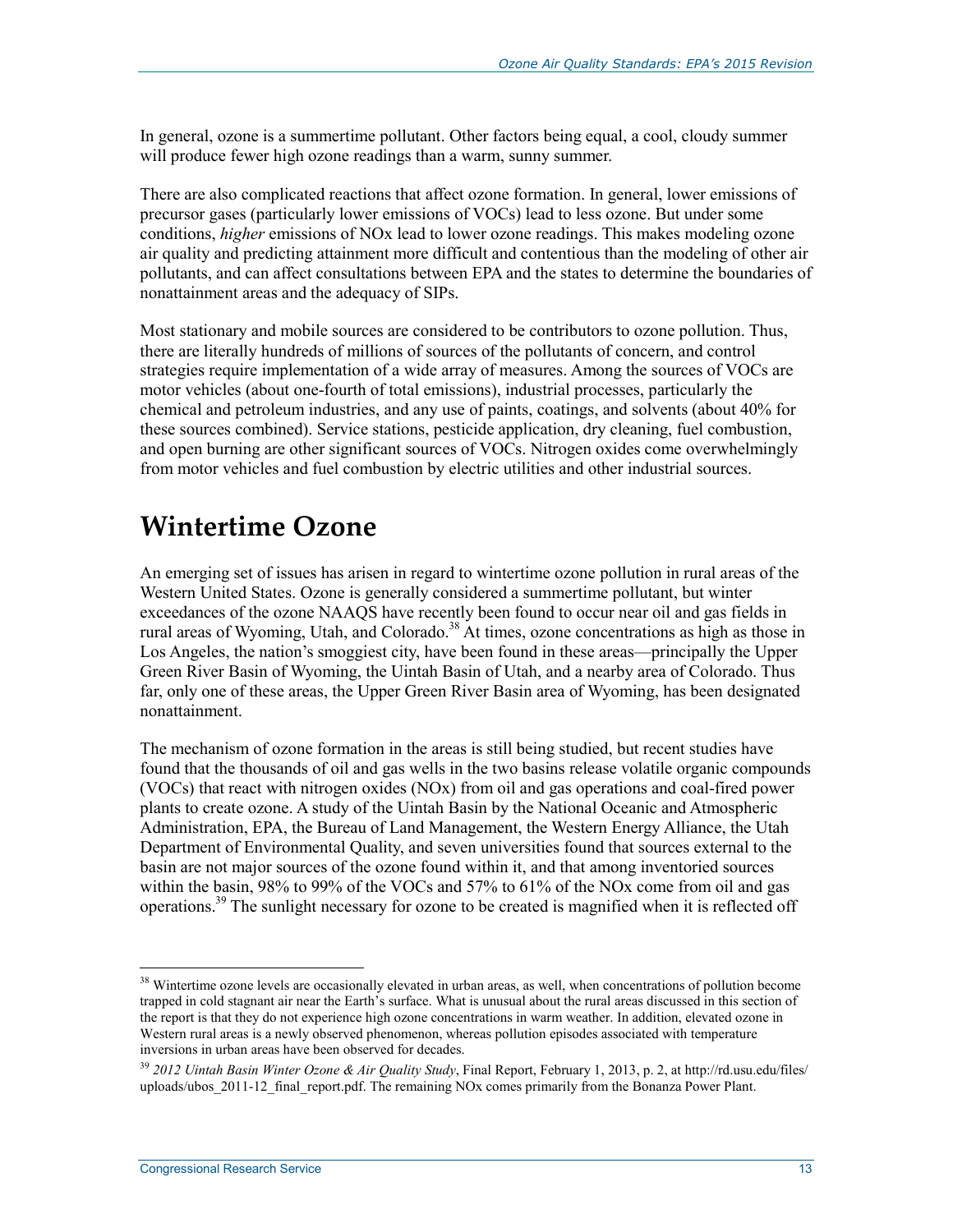of heavy snow cover. Snow cover also helps create temperature inversions that trap polluted air in the basins. In winters with little snow, there have been few exceedances of the standards.<sup>40</sup>

EPA has recently promulgated standards requiring the reduction of VOC emissions from oil and gas production and transmission operations, including a requirement to use "green completions" on hydraulically fractured onshore natural gas wells. (For a discussion, see CRS Report R42986, *An Overview of Air Quality Issues in Natural Gas Systems*, by Richard K. Lattanzio.) The impact of these regulations on wintertime ozone concentrations is yet to be determined.

## **Costs and Benefits of Control**

As noted elsewhere in this report ("The Role of Cost," below), EPA is prohibited by statute from taking cost into account in setting NAAQS. Despite that prohibition, in order to comply with an executive order (E.O. 12866) and guidance from the Office of Management and Budget, the agency produces a Regulatory Impact Analysis (RIA) analyzing in detail the costs and benefits of new or revised NAAQS standards.<sup>41</sup>

### **EPA's Cost Estimates**

The RIA for the 2014 proposed NAAQS shows a range of estimates for three possible standards: 70 ppb (the high end of the range for the proposed NAAQS); 65 ppb (the low end of the range for the proposed NAAQS); and 60 ppb (which EPA did not propose, but on which EPA seeks comment). EPA's estimates of the nationwide benefits and costs of the three options for all areas except California are summarized in **Table 2**. The table shows projected annual costs and benefits for the year 2025. The RIA states: "We selected 2025 as the primary year of analysis because most areas of the U.S. will likely be required to meet a revised ozone standard by 2025.... "<sup>42</sup>

#### **Table 2. Estimated Annual Costs and Health Benefits of Ozone NAAQS Options, Nationwide Except California, in 2025**

| (in billions of 2011 dollars) |       |                        |  |  |  |
|-------------------------------|-------|------------------------|--|--|--|
| <b>Option</b>                 | Costs | <b>Health Benefits</b> |  |  |  |
| 70 ppb                        | \$3.9 | \$6.4 to $$13.0$       |  |  |  |
| 65 ppb                        | \$15  | $$19 \text{ to } $38$  |  |  |  |
| $60$ ppb*                     | \$39  | \$34 to \$70           |  |  |  |

**Source:** U.S. EPA, RIA of the Proposed Revisions to the NAAQS for Ground-Level Ozone, November 2014.

\* EPA did not propose a 60 ppb standard, but sought comment on that option and provided cost and benefit estimates for it.

<sup>&</sup>lt;sup>40</sup> Ibid. In the Uintah Basin, for example, winter 2011-2012 measurements indicated no exceedance of the 75 ppb NAAQS for ozone: the highest 8-hour average reading was 63 ppb. In 2010-2011, by contrast, there were 25 winter days with ozone levels exceeding the 75 ppb standard, with the highest 8-hour reading being 139 ppb.

<sup>41</sup> http://www.archives.gov/federal-register/executive-orders/pdf/12866.pdf.

 $^{42}$  2014 RIA, p. ES-2, at http://www.epa.gov/air/ozonepollution/pdfs/20141125ria.pdf.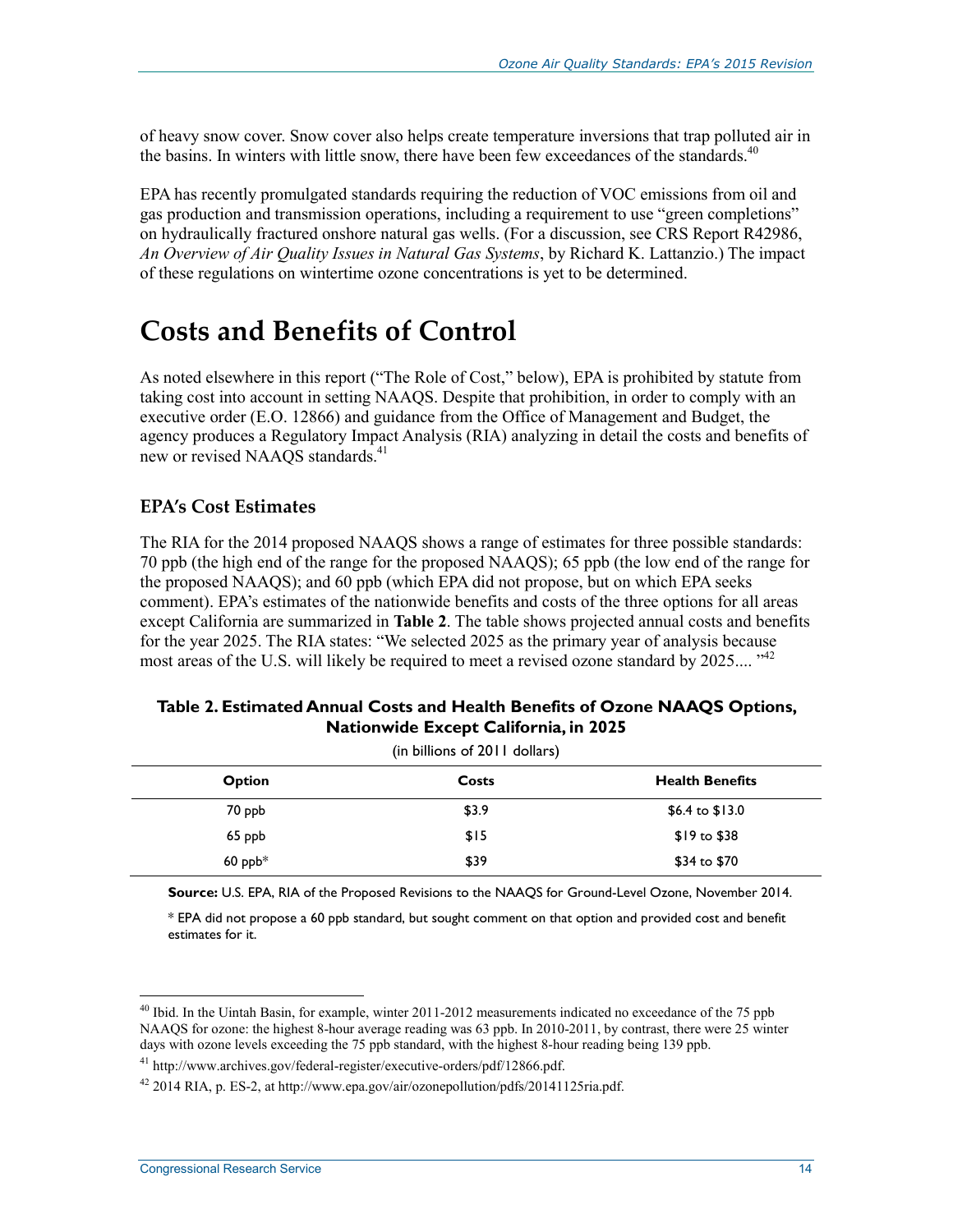**Notes:** The data reflect annualized costs and annual monetized benefits of achieving the standard in 2025 for all areas of the United States except California. Because of more severe pollution, the Clean Air Act will give most areas of California until the 2030s to reach attainment. The estimates assume a 7% discount rate.

The estimated annual nationwide costs are \$3.9 billion in 2025 for a 70 ppb standard or \$15 billion for a 65 ppb standard. Although these are large sums, they are substantially less than cost estimates EPA provided for the same range of standards in 2008 and 2011. At that time, EPA projected costs of \$19 billion to \$25 billion to attain a 70 ppb standard, or \$32 billion to \$44 billion to attain a 65 ppb standard. Three factors account for the reduction in cost:

- 1. The baseline from which additional costs are projected is now set at 75 ppb (the current standard). In 2011, EPA projected \$7.6 billion to \$8.8 billion in costs to reach what is now the baseline.
- 2. Other rules promulgated since 2011 (notably the Tier 3 auto emission and gasoline standards and two rules affecting power plants) are expected to reduce ozone precursors whether or not EPA revises the NAAQS. In fact, as shown in **Figure 3**, the RIA projects that, by 2025, these other (already promulgated) rules will bring monitored ozone levels to 70 ppb or below in all but 9 of the 358 counties outside California currently showing nonattainment with the proposed 70 ppb level. Similarly, the agency states that all but 68 of the 558 counties currently showing nonattainment with a 65 ppb standard would reach attainment by 2025 as a result of already promulgated EPA and state standards.<sup>43</sup>
- 3. As a result of factors 1 and 2, most areas can reach attainment through the application of "known" controls, the average cost of which in EPA's estimation is \$2,300 to \$3,000 per ton of emission reduction.<sup>44</sup> In the 2008-2011 analysis, on the other hand, EPA had to assume "unknown" controls, costing at least \$15,000 per ton of emission reduction, would be needed in many more areas. So, the average cost of assumed emission controls is far lower in the current RIA.

<sup>&</sup>lt;sup>43</sup> See "Ozone by the Numbers," p. 2, at http://www.epa.gov/air/ozonepollution/pdfs/20141125fs-numbers.pdf.  $44$  2014 RIA, p. 7-7.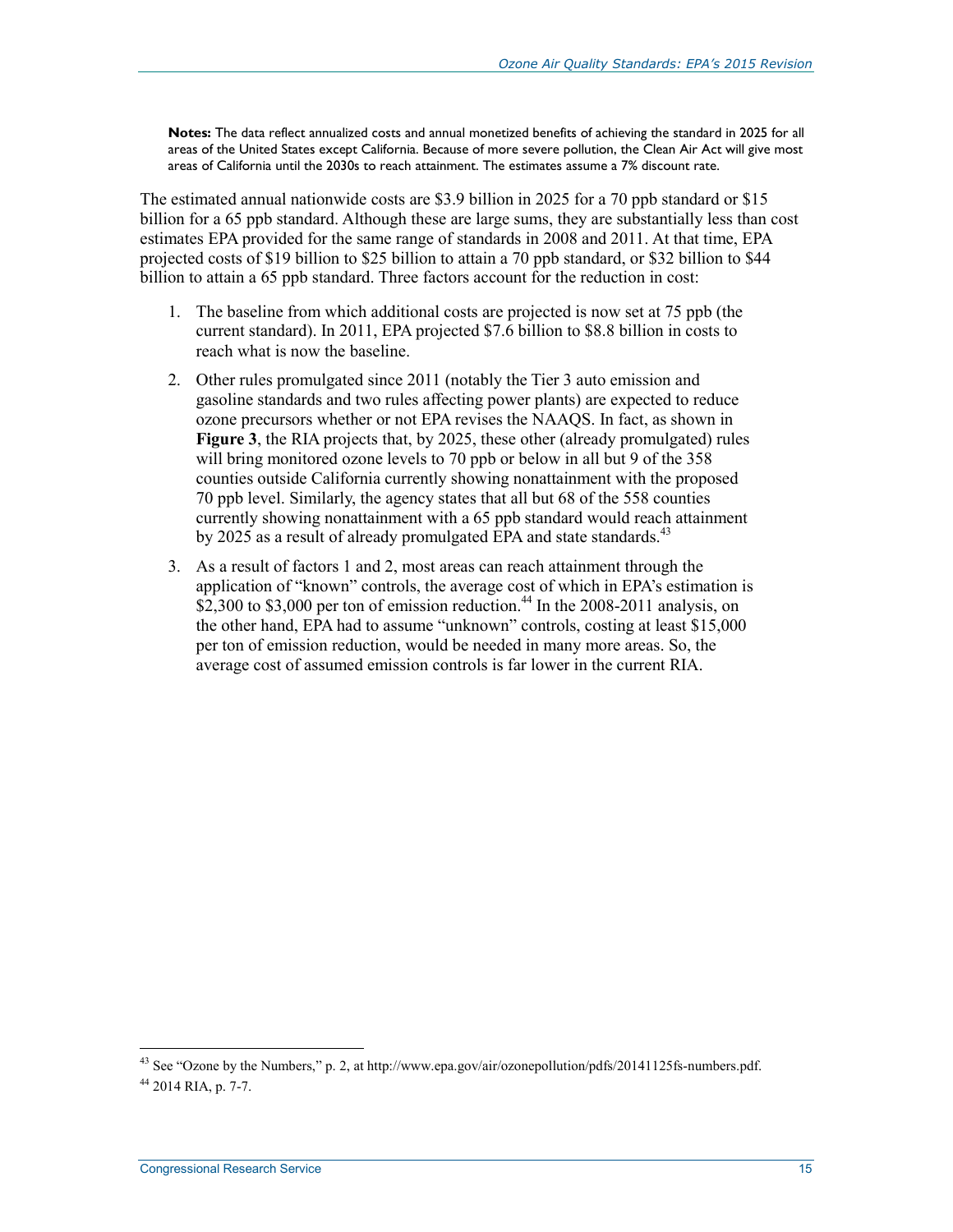#### **Figure 3. EPA Projects That Most Counties Would Meet the Proposed Ozone Standards in 2025 Without Promulgation of Additional Emission Controls**



**Source:** U.S. EPA, http://epa.maps.arcgis.com/apps/StorytellingSwipe/index.html?appid=a3c9f378699045749a85e9c04728fc79&webmap= 3b3e0960060141c7828fc93b14e3d4d2#.

**Notes:** EPA did not include areas in California. Because of more severe pollution, the Clean Air Act will give many areas in California until the 2030s to reach attainment.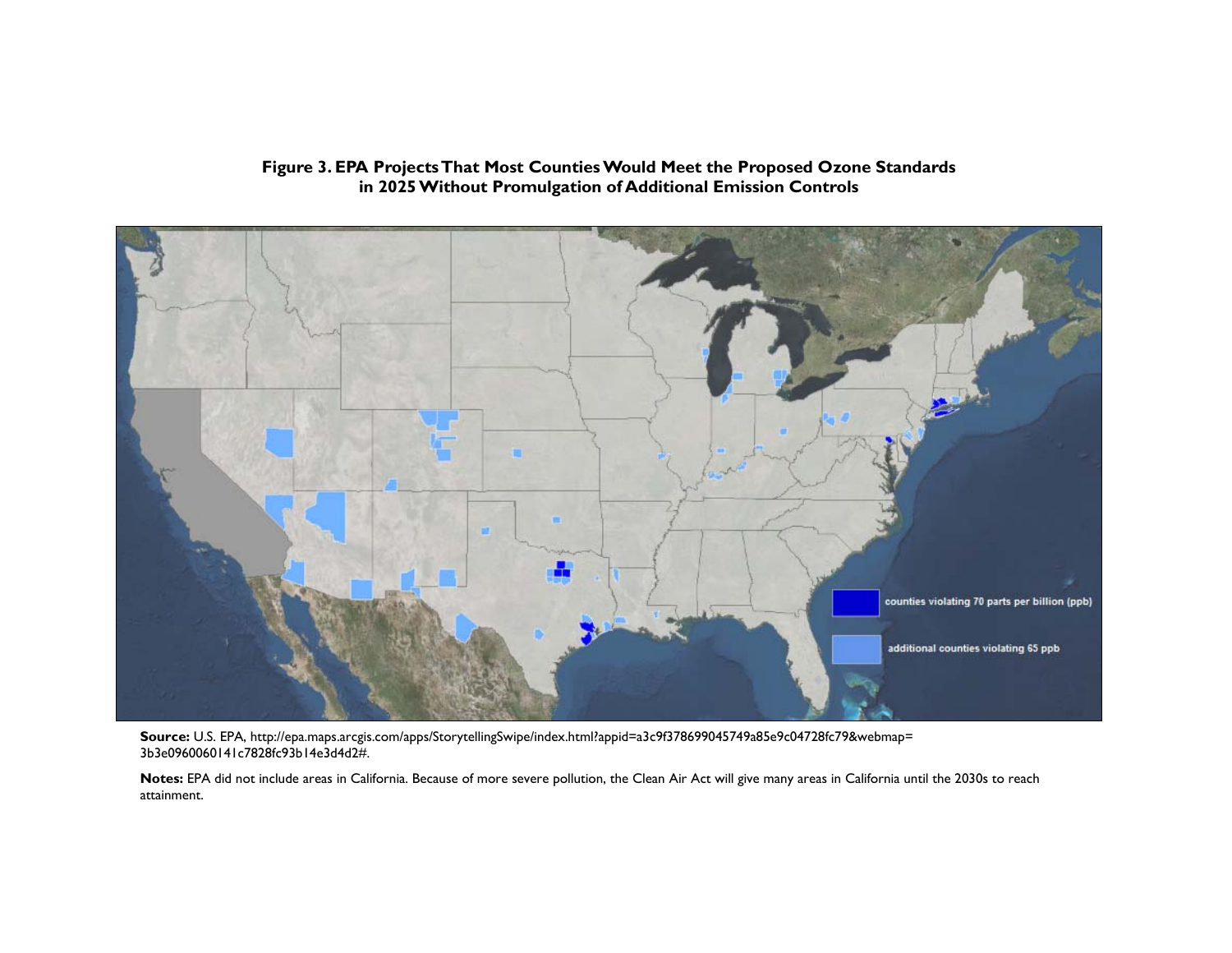#### **EPA's Benefit Estimates**

EPA's estimate of monetized nationwide benefits (excluding those in California) range from \$6.4 billion to \$13.0 billion annually in 2025 for a 70 ppb standard to a range of \$19 billion to \$38 billion for a 65 ppb standard. The public health benefits of setting a more stringent ozone standard are the monetized value of such effects as fewer premature deaths, fewer hospital admissions, fewer emergency room visits, fewer asthma attacks, less time lost at work and school, and fewer restricted activity days.<sup>45</sup> The RIA for the proposed standard states that the nationwide benefits of a revised standard (excluding California) would include the avoidance of 710 to 1,400 premature deaths annually in 2025 (at 70 ppb) or 2,000 to 4,300 deaths annually (at 65 ppb).<sup>46</sup> The dollar value of the avoided premature deaths accounts for 94% to 98% of EPA's total monetized benefits.<sup>47</sup>

The benefit estimates include benefits of reduced fine particle  $(PM_2, \xi)$  concentrations associated with ozone controls, in addition to the benefits of reduced ozone itself. The RIA states that: "PM<sub>2.5</sub> co-benefits account for approximately two-thirds to three-quarters of the estimated benefits, depending on the standard analyzed and on the choice of ozone and PM mortality functions used."48 Including these co-benefits is consistent with the methodology EPA has used in valuing benefits of many other proposed and promulgated standards, but some observers are critical of this approach, noting that including these co-benefits results in a net benefit, whereas an analysis that considered the costs and benefits of ozone reductions in isolation would not. The control technologies used to capture ozone precursors do capture particles and their precursors, however. Since they do so at no additional cost, EPA considers this a benefit of the controls.

Other stated benefits of a 65-70 ppb standard in 2025 would include preventing the following, annually:

- 64-1,700 nonfatal heart attacks,
- 2,090-6,330 hospital admissions and emergency room visits,
- 790-2,300 cases of acute bronchitis,
- 44,000 cases of upper and lower respiratory symptoms,
- 320,000-960,000 cases of exacerbated asthma,
- 395,000-1,180,000 days when people miss work or school, and
- $\bullet$  1.3 million-4.0 million minor restricted activity days.<sup>49</sup>

48 2014 RIA, p. ES-13, at http://www.epa.gov/air/ozonepollution/pdfs/20141125ria.pdf.

<sup>&</sup>lt;u>.</u> <sup>45</sup> For a full discussion of these variables and their monetized values, see Chapter 6 of the 2008 RIA at http://www.epa.gov/ttn/ecas/regdata/RIAs/452\_R\_08\_003.pdf.

<sup>46 2014</sup> RIA, p. ES-14.

<sup>&</sup>lt;sup>47</sup> EPA's estimate uses an approach called the Value of a Statistical Life (VSL). See 2014 RIA, p. 5-87 and pp. 5-56 to 5-66. For additional information on VSL, see archived CRS Report R41140, *How Agencies Monetize "Statistical Lives" Expected to Be Saved By Regulations*, by Curtis W. Copeland. (The author of that report is no longer with CRS. Questions on it should be directed to Maeve Carey, Analyst in Government Organization and Management.)

<sup>&</sup>lt;sup>49</sup> 2014 RIA, p. ES-15. Implementing emissions controls to reach some of the alternative ozone standard levels would also reduce other ambient pollutants, according to EPA. However, because the methods used in the RIA to simulate attainment did not account for changes in ambient concentrations of other pollutants, the RIA does not to quantify the (continued...)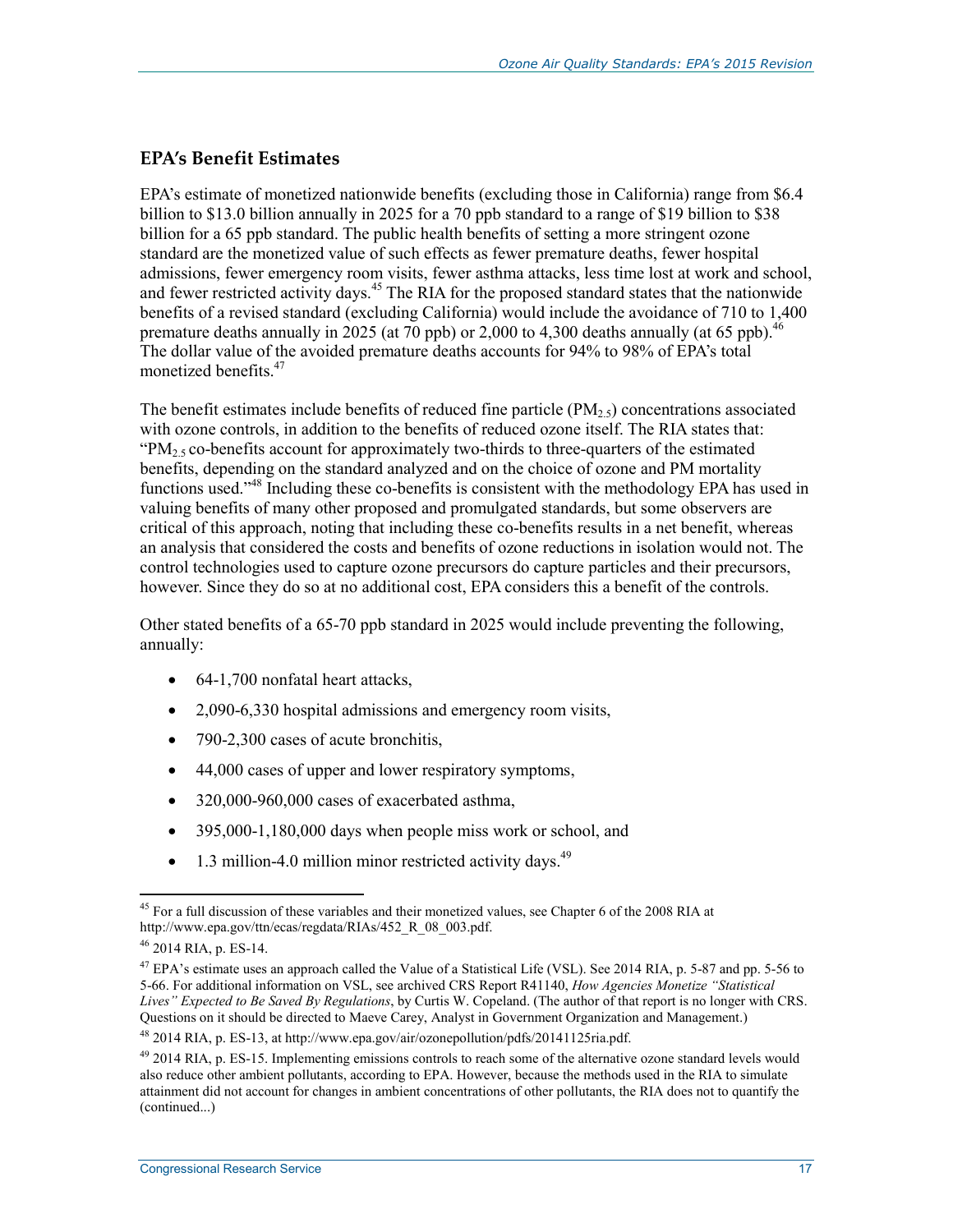#### **California and Other Regional Costs and Benefits**

EPA provided separate cost and benefit estimates for California. Because of the statutory classification scheme for ozone nonattainment areas, under which more polluted areas have more stringent emission control requirements and more time to reach attainment, most areas of California will have until the 2030s to reach attainment. EPA's California estimates use projections for 2038 (see **Table 3**). The agency concluded: "Because of these differences in timing related to California attaining a revised standard, the separate costs and benefits estimates for post-2025 should not be added to the primary estimates for 2025."<sup>50</sup>

EPA also estimated the costs of the proposed NAAQS separately for the eastern United States (defined as Texas and the 36 states to its north and east) and the western United States (Montana, Wyoming, Colorado, New Mexico, and other states to the west, excluding California). These regional estimates show that all of the \$3.9 billion estimated cost to achieve a 70 ppb standard is incurred by emission sources in the eastern United States. At 65 ppb, about 3% of the \$15 billion cost would be incurred in the west, with 97% incurred in the east.

#### **Table 3.Estimated Annual Costs and Health Benefits of Ozone NAAQS Options in California, Post-2025**

| Costs  | <b>Health Benefits</b>        |  |  |  |  |
|--------|-------------------------------|--|--|--|--|
| \$0.80 | $$1.1 \text{ to } $2$$        |  |  |  |  |
| \$1.6  | \$2.2 to $$4.1$               |  |  |  |  |
| \$2.2  | \$3.2 to $$5.9$               |  |  |  |  |
|        | (in billions of 2011 dollars) |  |  |  |  |

(in billions of 2011 dollars)

**Source:** U.S. EPA, RIA of the Proposed Revisions to the NAAQS for Ground-Level Ozone, November 2014.

\* EPA did not propose a 60 ppb standard, but sought comment on that option and provided cost and benefit estimates for it.

**Notes:** The data reflect annualized costs and annual monetized benefits of achieving the standard post-2025 in California. Because of more severe pollution, the Clean Air Act will give most areas of California until the 2030s to reach attainment. The agency states that "estimates of costs and benefits for California in a post-2025 time frame are likely to be relatively more uncertain than the national attainment estimates for 2025." In particular, the agency did not project emissions and air quality for any year other than 2025, although it assumed that emission controls and associated costs would occur through the beginning of 2038; benefits for California were modeled using population demographics in 2038. The estimates assume a 7% discount rate for future costs and benefits.

#### **Industry Estimates**

Industry sources have generally estimated the future cost of emission controls necessary to attain a revised ozone NAAQS to be greater than does EPA. A recent study by the National Association of Manufacturers, for example, which was published four months before EPA's proposal,

<sup>(...</sup>continued)

co-benefits of reduced exposure to these pollutants. See 2014 RIA, p. ES-11.

 $50$  2014 RIA, p. ES-3.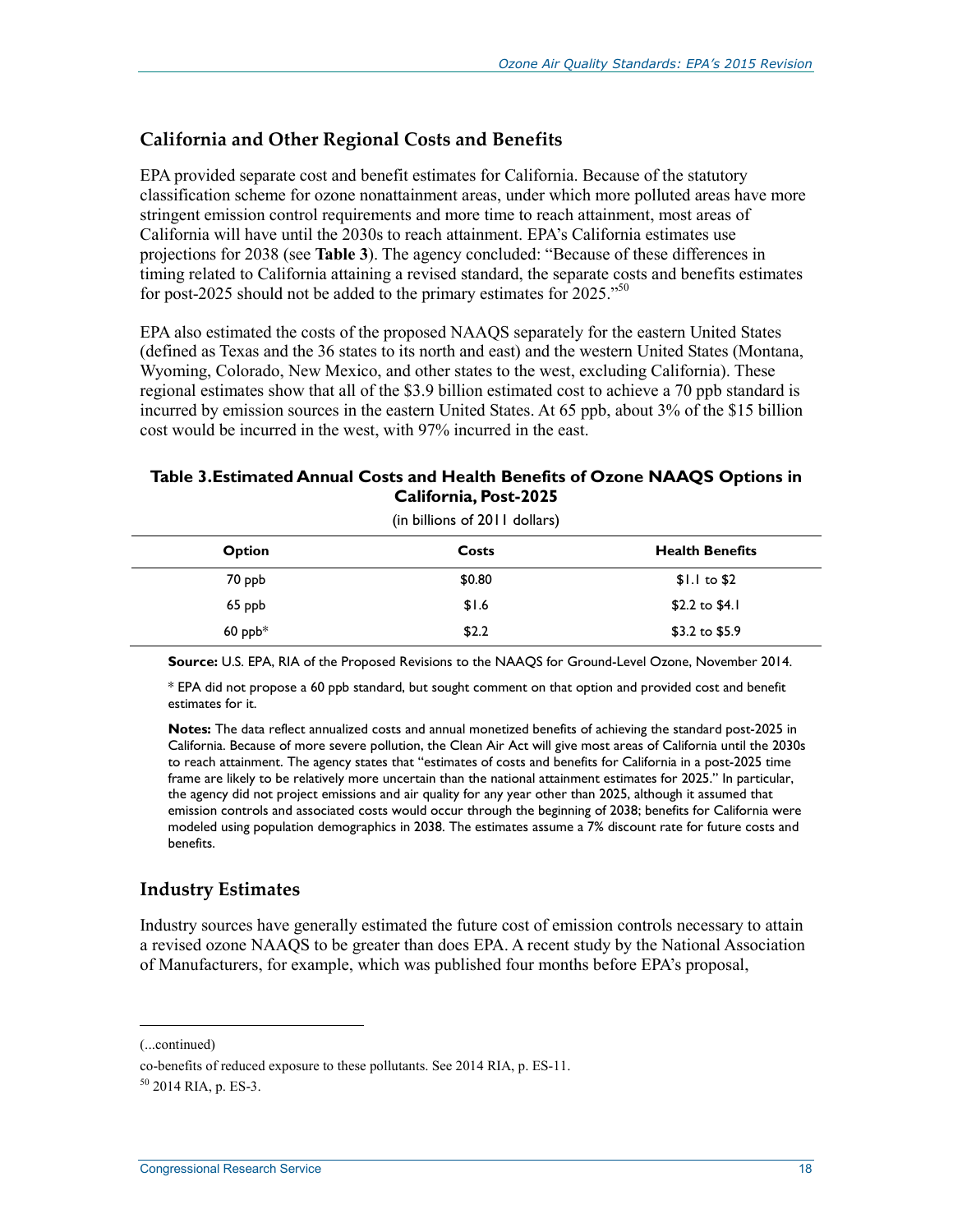projected the cost of attaining a more stringent ozone NAAQS, as measured in reduced Gross Domestic Product, at up to  $$270$  billion annually from 2017 to 2040.<sup>51</sup>

In reaching these conclusions, the NAM study made a number of assumptions different from those in EPA's Regulatory Impact Analysis:

- The study looked only at the most stringent option under consideration in the review process (60 ppb). As noted earlier, EPA has proposed a standard in the range of 65 to 70 ppb.
- The study used data and assumptions generated by EPA in its 2008-2011 RIAs for its analysis, although it stressed the need for EPA to provide updated information. In proposing the standard, the agency has now provided updated information in the 2014 RIA.
- The study's baseline didn't account for some recently promulgated EPA regulations that will reduce NOx emissions (e.g., the Cross State Air Pollution Rule).
- A combination of these factors resulted in the NAM study concluding that twothirds of the emission reductions needed to reach attainment would have to come from "unknown controls," which it estimated could cost as much as \$500,000 per ton of emissions reduced.<sup>52</sup> EPA's modeling of the rule's costs found that unknown controls would play a much smaller role: both the number of tons to which such controls would apply and the cost per ton would be substantially less.
- NAM's analysis focused exclusively on emissions of NO<sub>x</sub>, without any consideration of VOC controls. VOC emissions from petroleum and related industries have more than quadrupled since 2005, according to EPA, while emissions from most other sources have declined.<sup>53</sup> Recent EPA analyses suggest that there are low cost emission control options in the oil and gas sector.<sup>54</sup>

## **Issues**

1

The current ozone NAAQS review is likely to raise issues regarding the cost of attainment, background ozone levels, the adequacy of the ozone monitoring network, and the role of federal versus state and local pollution control measures.

<sup>51</sup> NERA Economic Consulting for the National Association of Manufacturers, *Assessing Economic Impacts of a Stricter National Ambient Air Quality Standard for Ozone*, July 2014, p. S-1, at http://www.nam.org/Special/Media-Campaign/EPA-Overregulation/Ozone-Regulations.aspx. Hereinafter, "NAM Report."

 $52$  NAM Report, pp. 12-19.

<sup>53</sup> See U.S. EPA, National Emissions Inventory (NEI) Air Pollutant Emission Trends Data, at http://www.epa.gov/ttn/ chief/trends/.

<sup>54</sup> See, for example, U.S. EPA, Regulatory Impact Analysis, Final New Source Performance Standards and Amendments to the National Emissions Standards for Hazardous Air Pollutants for the Oil and Natural Gas Industry, April 2012, at http://www.epa.gov/ttnecas1/regdata/RIAs/oil\_natural\_gas\_final\_neshap\_nsps\_ria.pdf.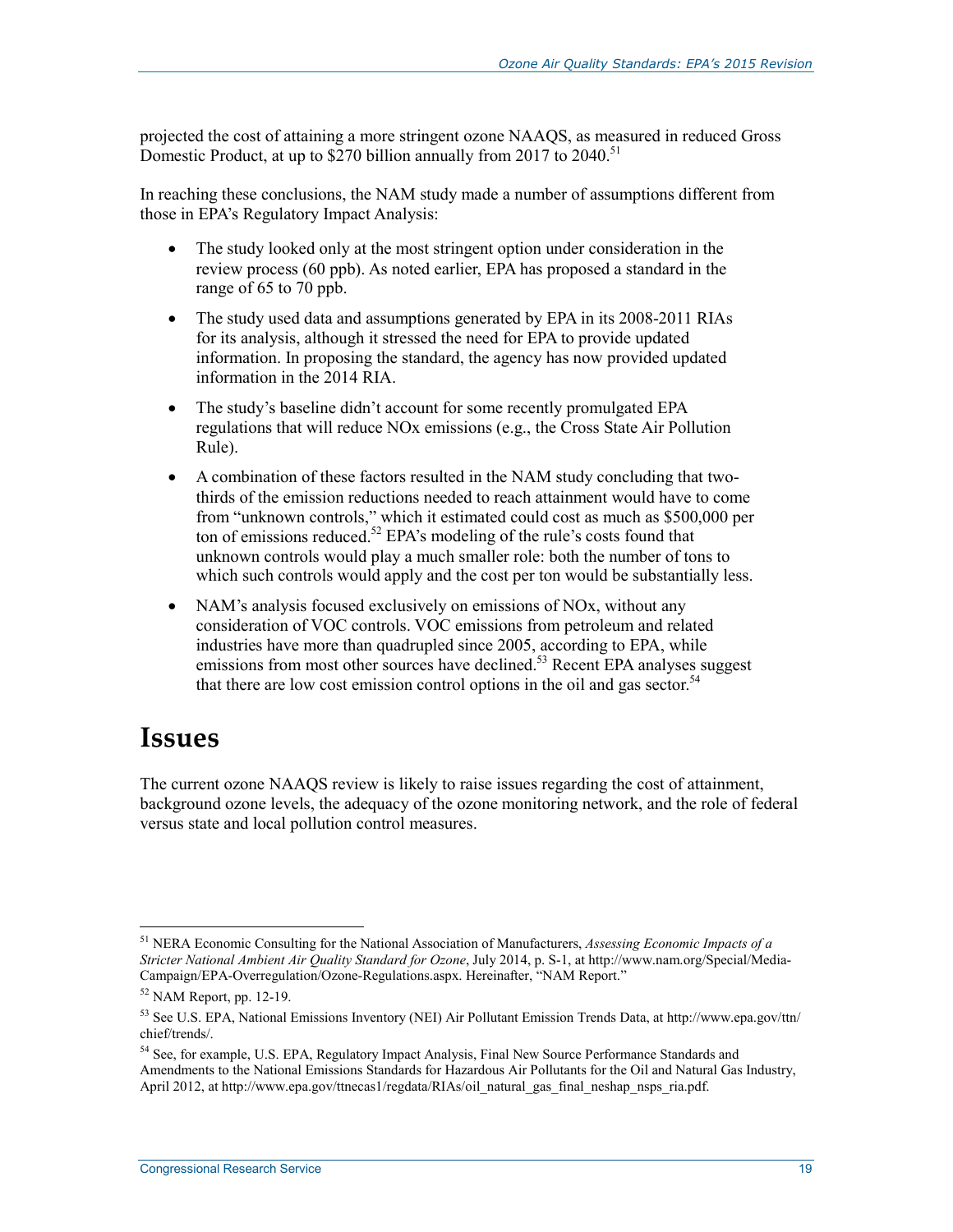### **The Role of Cost**

Because of its wide reach and potential cost, a proposed revision to the ozone NAAQS is likely to be among the most controversial rules EPA will consider in the coming year. In past reviews, industries that emit ozone precursors and broadly-based business groups have complained forcefully that a more stringent standard would be too costly to attain.

The issue of cost is a perennial one in NAAQS decisions, even though EPA is prohibited by the Clean Air Act from considering costs in setting the standards. The Clean Air Act's §109 has been so interpreted since the NAAQS provisions were added to the act in 1970; in 2001, this interpretation was affirmed in a unanimous Supreme Court decision, *Whitman v. American Trucking Associations*. 55 The Court pointed to numerous other CAA sections where Congress had explicitly allowed consideration of economic factors, concluding that if Congress had intended to allow such factors in the setting of a primary NAAQS, it would have been more forthright particularly given the centrality of the NAAQS concept to the CAA's regulatory scheme. The court concluded that §109(b)(1) "unambiguously bars cost considerations from the NAAQSsetting process."<sup>56</sup>

This is not to say that cost considerations play no role in Clean Air Act decisions, including in *implementation* of a NAAQS. Cost-effectiveness is considered extensively by EPA and the states in selecting emission control options to meet the standards. Also, as discussed above, the agency prepares cost and benefit estimates at the time it proposes or promulgates a NAAQS, both for information purposes, and in order to comply with Executive Order 12866, under which the OMB requires cost-benefit analysis of economically significant rules. But in deciding what level of ambient pollution poses a health threat, the statute bars consideration of costs.

Many in Congress would like to change this, by revising the CAA to require consideration of cost in NAAQS decisions. In the  $112<sup>th</sup>$  Congress, the House twice passed legislation that would have done so: H.R. 2401 and H.R. 3409 would have required the EPA Administrator to take feasibility and costs into consideration in setting National Ambient Air Quality Standards. The Senate did not pass either bill. In the  $113<sup>th</sup>$  Congress, H.R. 5505/S. 2833 and H.R. 5665 would have required EPA to take into consideration feasibility and cost in setting ozone NAAQS, as well as establishing several other conditions on the Administrator's ozone-NAAQS-setting authority.

### **Background Ozone Levels**

A number of states, particularly in the inter-mountain west, experience what are termed high "background" levels of ozone. As EPA explains:

Any ozone formed by processes other than the chemical conversion of local or regional ozone precursor emissions is generically referred to as "background" ozone. Background ozone can originate from natural sources of ozone and ozone precursors, as well as from manmade international emissions of ozone precursors. Natural sources of ozone precursor emissions such as wildfires, lightning, and vegetation can lead to ozone formation by

<sup>55 531</sup> U.S. 457 (2001).

<sup>56</sup> For further discussion of the American Trucking case, see CRS Report RS20860, *The Supreme Court Upholds EPA Standard- Setting Under the Clean Air Act: Whitman v. American Trucking Ass'ns*, by Robert Meltz and James E. McCarthy.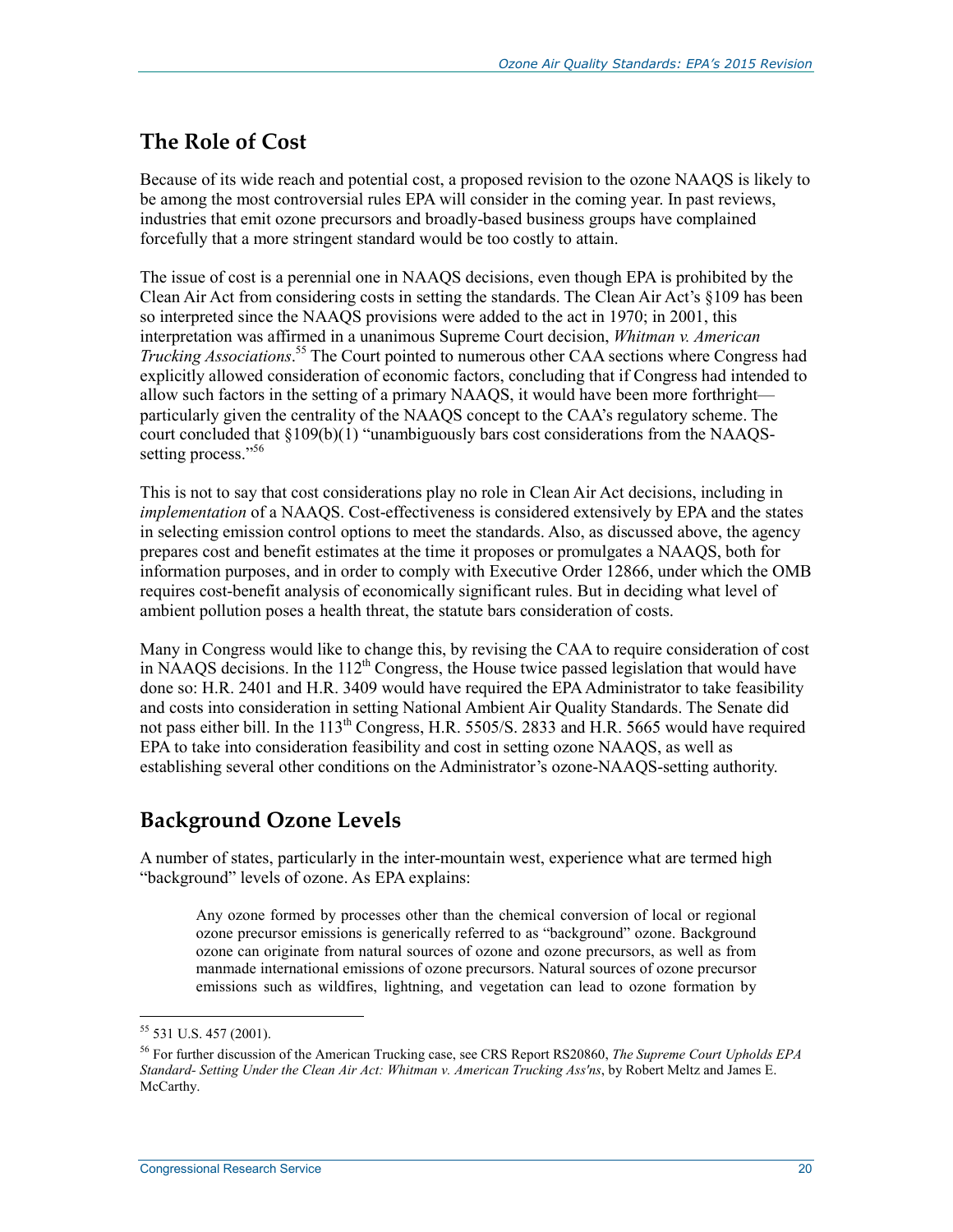chemical reactions with other natural sources. Another important component of background is ozone that is naturally formed in the stratosphere through interactions of ultraviolet light with molecular oxygen. Stratospheric ozone can mix down to the surface at high concentrations in discrete events called intrusions, especially at higher-altitude locations. The manmade portion of the background includes any ozone formed due to anthropogenic sources of ozone precursors emitted far away from the local area (e.g., international emissions). Finally, both biogenic and international anthropogenic emissions of methane, which can be chemically converted to ozone over relatively long time scales, can also contribute to global background ozone levels.<sup>57</sup>

In its RIA, EPA identifies three definitions of background ozone:

- natural background (ozone that would exist in the absence of any manmade emissions of ozone precursors);
- North American background (ozone that would exist in the absence of any manmade emissions of ozone precursors in North America); and
- United States background (ozone that would exist in the absence of any manmade emissions of ozone precursors within the United States).

What the definitions have in common is that they identify ozone levels that cannot be influenced by actions within the jurisdiction of concern.

EPA modeling of *natural background* ozone at high elevation levels in the western United States found a median value of 24 ppb, with a maximum 8-hour value of 34 ppb.58 *U.S. background* ozone had higher values: since it includes more sources of ozone precursors in the definition of "background," it had median values in the 30-35 ppb range, with concentrations greater than 40 ppb in Colorado, Nevada, Utah, Wyoming, northern Arizona, eastern California, and parts of New Mexico.<sup>59</sup>

EPA noted in the preamble to the proposed rule that, "A number of commenters [on the agency's Integrated Science Assessment] expressed the view that the EPA should not lower the level of the standard because a lower level would be closer to background  $O_3$  [ozone] concentrations.<sup>560</sup> The agency did not agree.

In response to the comments, the proposed rule's preamble states that "there can be events where  $O<sub>3</sub>$  levels approach or exceed the concentration levels being proposed in this notice." When this happens, according to agency modeling, it is typically the result of stratospheric intrusions of ozone, wildfire plumes, or long-range transport of ozone from sources outside the United States. "In most locations in the U.S., these events are relatively infrequent and the CAA contains provisions that can be used to help deal with certain events, including providing varying degrees of regulatory relief."<sup>61</sup>

<sup>57 2014</sup> RIA, pp. 2-10 and 2-11.

<sup>58 2014</sup> RIA, p. 2-13.

<sup>59 2014</sup> RIA, pp. 2-13 and 2-14.

<sup>60</sup> Proposed Rule, pre-publication copy, p. 196 (79 *Federal Register* 75287).

<sup>61</sup> Proposed Rule, pre-publication copy, pp. 537-538 (79 *Federal Register* 75382).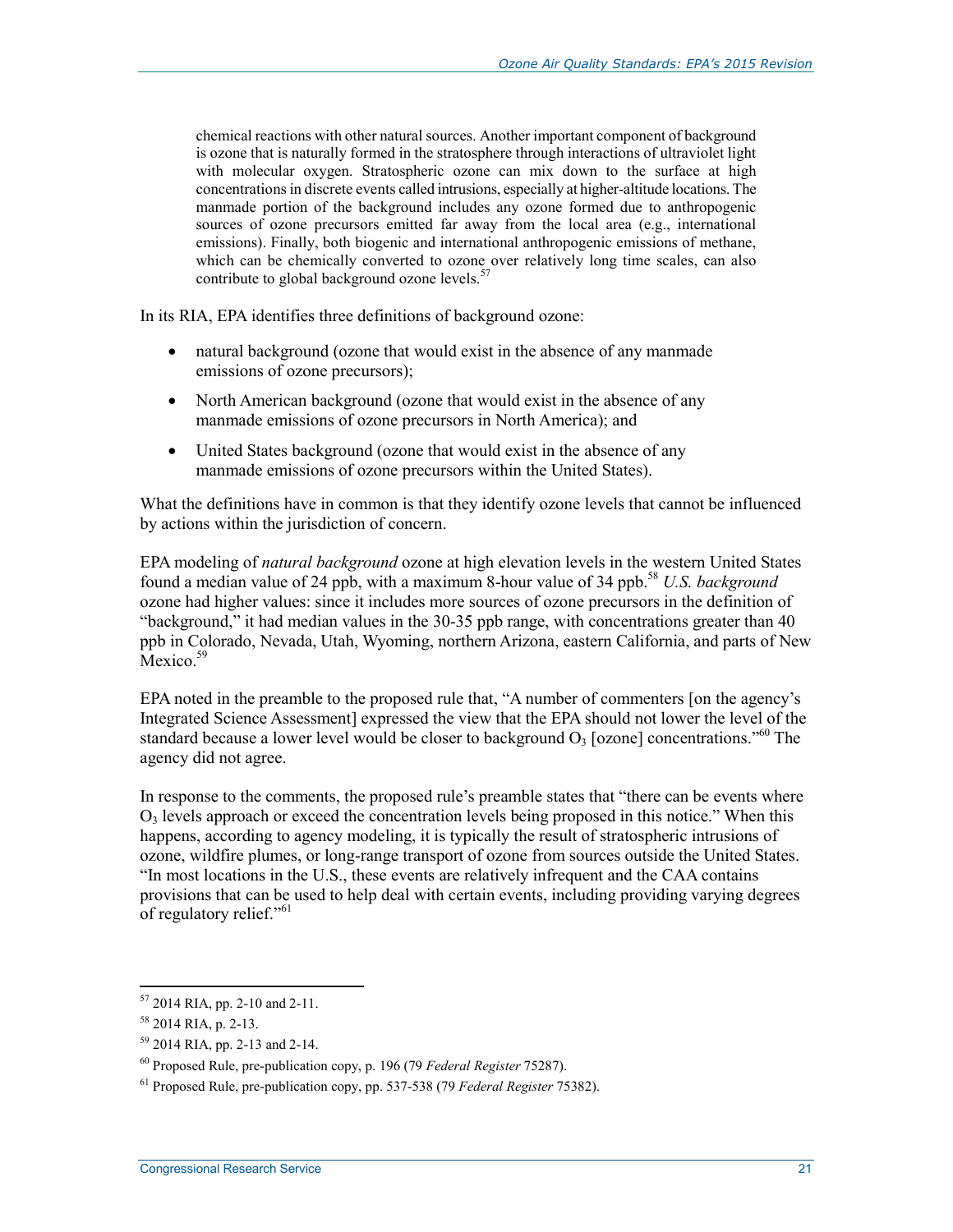Regulatory relief can include the exclusion of data affected by exceptional events, relief from more stringent requirements in areas designated as "rural transport areas," and the application of CAA Section 179B, which allows EPA to approve state SIP submissions that demonstrate an area would have met the ozone NAAQS by the attainment date if not for international emissions contributing to the area. $62$ 

The invocation of these regulatory relief measures, as even EPA admits, is not burden-free: each would require some level of assessment or demonstration by a state and/or EPA.<sup>63</sup> States that have tried to invoke the "exceptional event" exceptions have expressed frustration with the lack of clarity and the burden involved in meeting EPA's data requirements and, thus, may not be confident in the agency's offer of regulatory relief.<sup>64</sup> But, as noted earlier (in **Figure 3**), EPA does not believe it will be necessary in most cases to invoke such measures. EPA modeling shows only nine counties outside of California exceeding a 70 ppb standard without any emission control measures additional to those already promulgated as of this date. A 65 ppb standard imposes a somewhat greater burden, but in that case, too, the modeling shows most areas reaching attainment without additional controls and without invocation of statutory relief provisions.

EPA continues to seek comment on background ozone and related implementation issues. For a more detailed discussion, see "EPA's Proposal to Update the Air Quality Standards for Ground-Level Ozone: Additional Information for States Regarding Background Ozone."65

### **Monitoring**

1

The existing network of ozone monitors is concentrated in urban areas, because of the larger population potentially affected, and because most of the sources of ozone precursor emissions are located in such areas. But, as noted earlier, ozone is not generally emitted directly by pollution sources. It forms in the atmosphere, often downwind of emission sources. Thus, rural areas can have high ozone concentrations. The new form of the secondary NAAQS discussed by EPA suggested a need for additional monitoring in rural areas to detect impacts of ozone on forests and agricultural production. Both EPA and state monitoring budgets are constrained, however, raising questions as to how any additional monitoring requirement would be funded.

The agency, in a 2009 rulemaking separate from the NAAQS, proposed changing the minimum ozone monitoring requirements for both urban and non-urban areas.<sup>66</sup> That proposal would have required that each state operate at least three ozone monitors in non-urban areas. It would also have required at least one ozone monitor in each urban area with a population between 50,000 and 350,000. The requirements were not finalized. Although EPA has proposed to change some of the monitoring requirements as part of the current ozone NAAQS proposal (in particular, extending the number of months during which ozone must be monitored in 31 states and the

<sup>&</sup>lt;sup>62</sup> See, U.S. EPA, "EPA's Proposal to Update the Air Quality Standards for Ground-Level Ozone: Additional Information for States Regarding Background Ozone," at http://www.epa.gov/groundlevelozone/pdfs/20141203 background-ozone-states.pdf.

<sup>63</sup> Proposed Rule, pre-publication copy, p. 538 (79 *Federal Register* 75383).

 $64$  See, for example, the comments of state and local officials on EPA's proposed 2012 Exceptional Events guidance, at http://www.regulations.gov/#!documentDetail;D=EPA-HQ-OAR-2011-0887-0051.

 $65$  http://www.epa.gov/groundlevelozone/pdfs/20141203-background-ozone-states.pdf.

<sup>66 74</sup> *Federal Register* 34525, July 16, 2009.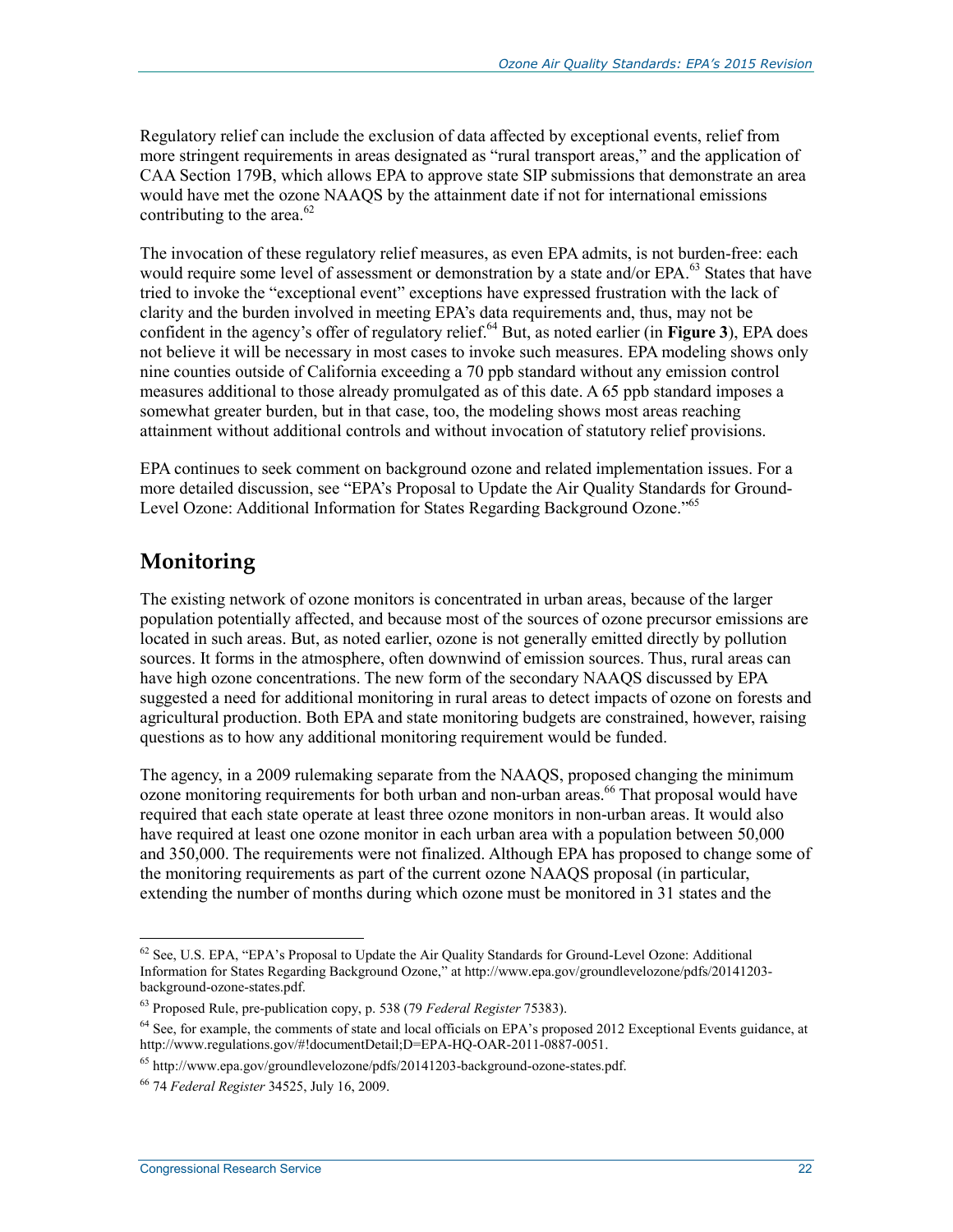District of Columbia), the agency's current proposal would not require additional monitors in smaller urban or rural areas.

The absence of ozone monitors in rural areas is another factor that should help mitigate concerns of western states that background levels of ozone will cause rural areas in their states to be designated nonattainment. EPA's policy in designating ozone nonattainment areas has always relied on the submission of EPA-certified monitoring data. Areas without monitors (unless they are contributing to an area with monitored nonattainment) have generally been termed "unclassifiable." When non-regulatory monitors indicate exceedance of the ozone NAAQS, designation as nonattainment does not automatically follow. Rather, the state must first establish regulatory monitors<sup>67</sup> and collect three years of data before submitting a proposed designation to  $EPA$ <sup>68</sup>

### **The Role of Federal Versus State and Local Pollution Control Measures**

EPA has promulgated more stringent standards for most of the major sources of ozone precursors, including Tier 3 auto emission and fuel standards that will begin to take effect in 2017 and more stringent standards for power plants that begin to take effect in 2015. (For additional information on these standards, see CRS Report R43497, *Tier 3 Motor Vehicle Emission and Fuel Standards* and CRS Report R42144, *EPA's Utility MACT: Will the Lights Go Out?*) These standards should make the task of demonstrating attainment with a more stringent ozone NAAQS substantially easier. As noted earlier, EPA estimates that nationwide (except in California) already promulgated EPA and state regulations would bring all but nine counties into attainment of a 70 ppb ozone NAAQS by 2025. Many in Congress objected to the standards for motor vehicles, fuels, power plants, and other sources when they were under consideration, but at this date, the net effect of repealing them would be to shift the burden of attaining the ozone NAAQS more squarely in the direction of state and local governments.

A tighter ozone NAAQS has frequently raised the issue of how to control emission sources that contribute to pollution downwind, in other states. Ozone, which forms in the atmosphere from chemical reactions of precursor emissions, is the prime example of such downwind pollution. Under both the Bush and Obama Administrations, EPA has addressed this interstate air pollution issue—through the Clean Air Interstate Rule (CAIR, 2005) and the Cross State Air Pollution Rule (CSAPR, 2011). The D.C. Circuit Court of Appeals found fault with both rules, although it allowed CAIR to take effect pending promulgation of an acceptable replacement.<sup>69</sup>

<sup>&</sup>lt;sup>67</sup> Ambient air monitors used to determine whether an area is in attainment of a NAAQS (a "regulatory monitor") must meet three criteria: it must use methods specified in 40 C.F.R. Part 58, Appendix C; it must meet siting criteria specified in 40 C.F.R. Part 58, Appendix E; and it must meet quality assurance criteria specified in 40 C.F.R. Part 58, Appendix A.

<sup>&</sup>lt;sup>68</sup> The Uintah Basin in Utah provides an example. Non-regulatory monitors indicated ozone levels that exceeded the NAAQS in December 2009, January-March 2010, and January-March 2011. The state began collecting regulatory monitoring data in April 2011. As of December 2014, the state has not submitted to EPA data with which to designate the area nonattainment, and the area has not been designated nonattainment.

 $69$  For a discussion of the Bush and Obama Administration regulations and the D.C. Circuit decisions remanding them, see CRS Report R42895, *Clean Air Issues in the 113th Congress: An Overview*.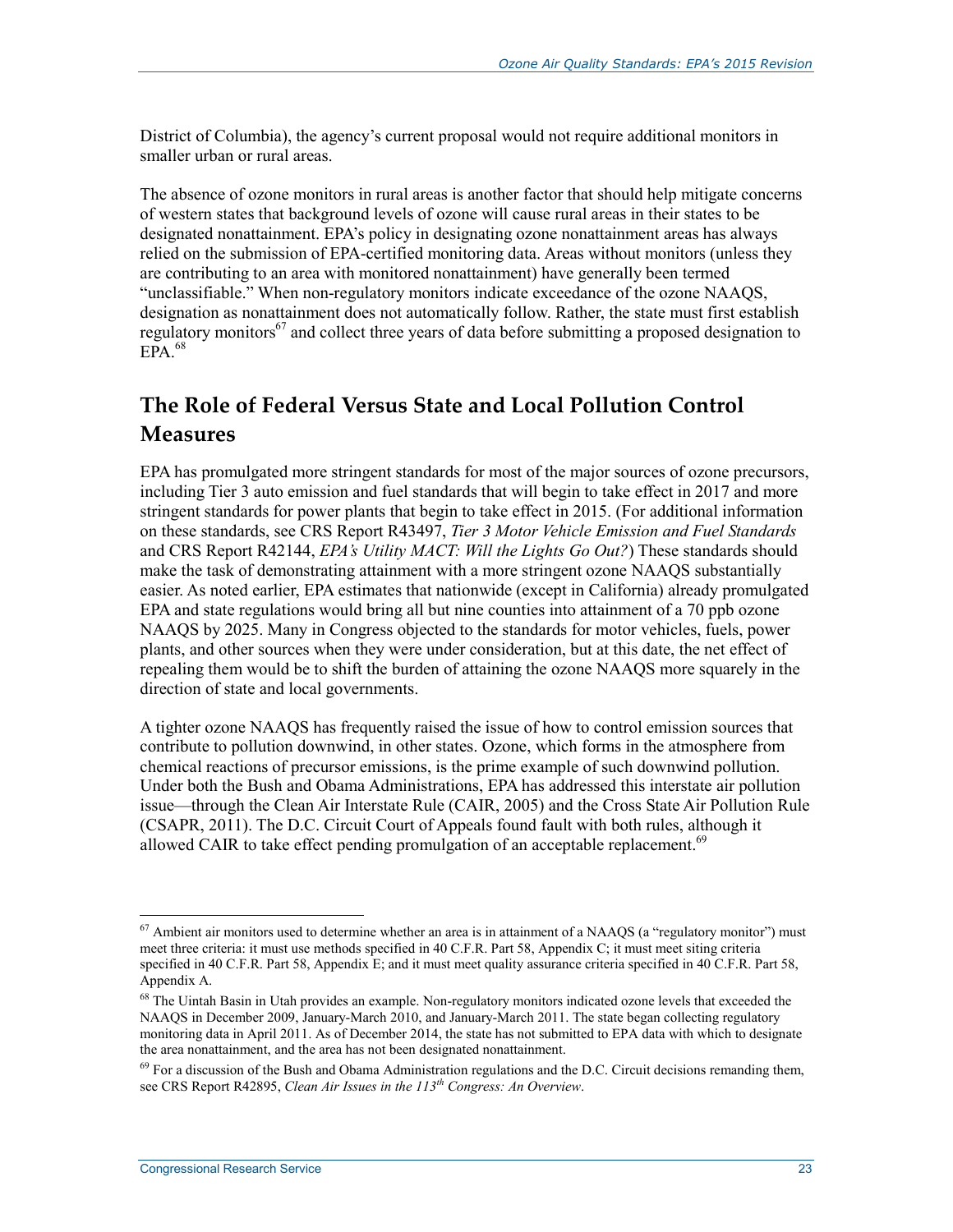Whether EPA had correctly interpreted its authority to control emissions leading to downwind pollution ultimately reached the Supreme Court. On April 29, 2014, in a 6-2 decision (*EPA v. EME Homer City Generation, LLP*), the Court upheld the methodology at the heart of EPA's CSAPR standard-setting process.<sup>70</sup> The rule was remanded to the D.C. Circuit for consideration of additional issues, however, and has still not been implemented.

The complexity of establishing controls on air pollution that crosses state lines has suggested to many stakeholders that Congress should revisit the Clean Air Act sections that authorize or require such controls, and numerous bills have been introduced on the subject over the years. Since the last major CAA revision in 1990, however, none of those bills has made it to the floor of the House or Senate. The Supreme Court's decision in the *Homer City* case may have further reduced the odds of congressional action on the subject. With pollution transport issues still to be resolved by the D.C. Circuit, though, and states expressing continued interest, the issue should perhaps not be considered dead yet.

## **Next Steps**

The ozone NAAQS proposal appeared in the *Federal Register* on December 17, 2014. The publication of the proposal began a public comment period that is scheduled to run until March 17, 2015. Public comment periods are frequently extended beyond the original time period in the case of controversial or complicated rules, such as the ozone NAAQS; but the agency does face a time constraint (a court order to complete the review by October 1, 2015), which argues against a longer comment period.

EPA will hold three public hearings: in Arlington, TX, and Washington, DC, on January 29; and in Sacramento, CA, on February 2.

Congress had already taken an interest in the ozone proposal before it was released. Three bills were introduced in the  $113<sup>th</sup>$  Congress that would have affected the timing and/or EPA's authority to promulgate an ozone NAAQS:

- H.R. 4947/S. 2514 would have delayed the review and revision of the standard for three years and required future reviews at 10-year rather than 5-year intervals;
- H.R. 5505/S. 2833 would have prohibited a more stringent standard until at least 85% of the counties in nonattainment areas as of January 1, 2014, attained the current standard, and would have required EPA to consider feasibility and cost in setting an ozone NAAQS, among other provisions; and
- H.R. 5665 would also have required EPA to consider feasibility and cost in setting a new or revised ozone NAAQS, and would have required a detailed report to Congress at least 180 days before a new or revised standard could be proposed and congressional approval before a final standard could take effect.

No action was taken on these bills, but it is likely that these or other bills to address the ozone NAAQS will be introduced in the  $114<sup>th</sup>$  Congress.

<sup>&</sup>lt;u>.</u>  $^{70}$  EPA v. EME Homer City Generation, L.P., 134 S. Ct. 1584 (2014).